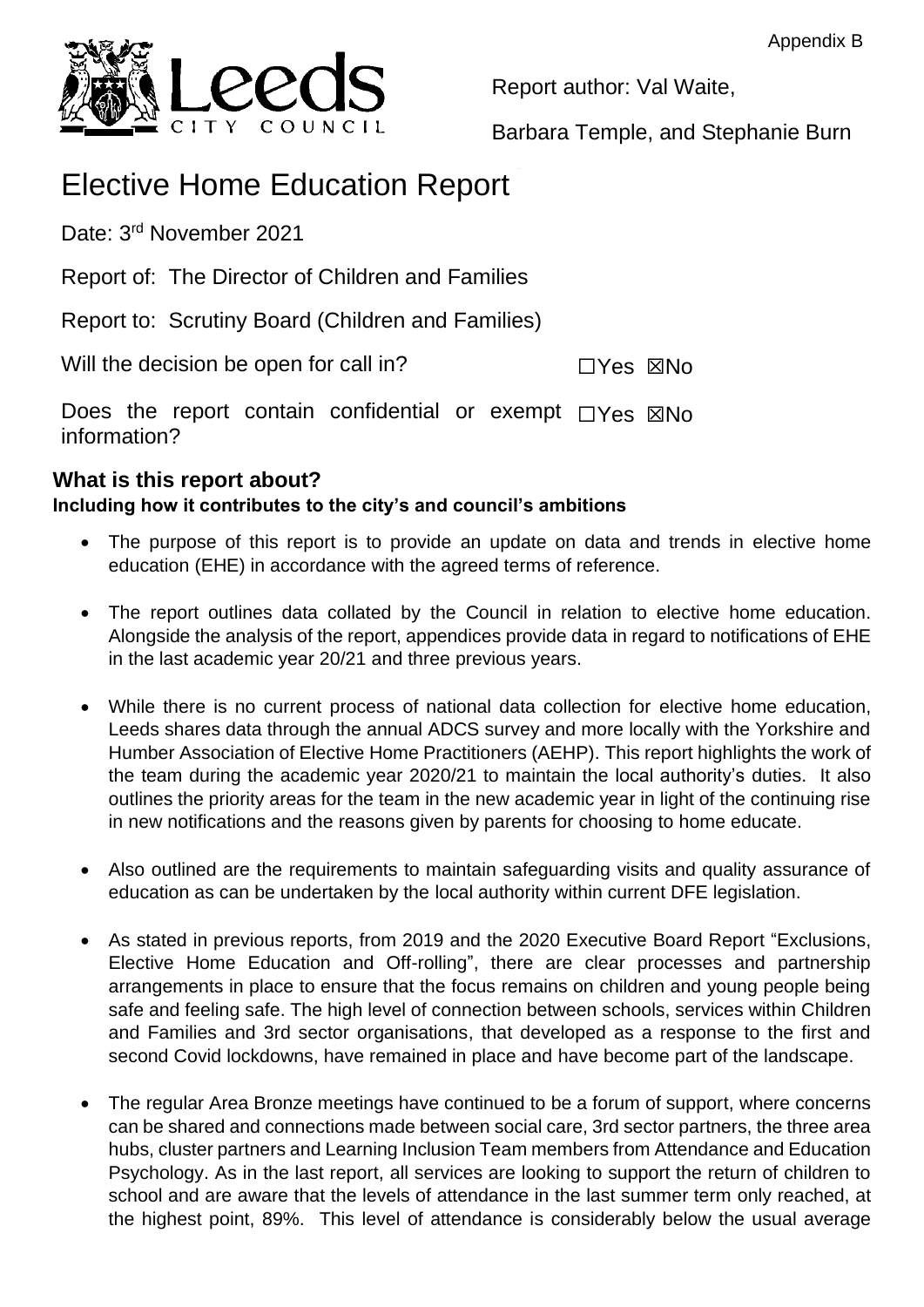levels for the city as a result of significant disruption due to the closing of bubbles and has been mirrored across the country.

- The following areas of inquiry will be addressed in a later report:
	- o Permanent and fixed term exclusion data from all Leeds schools for 19/20 as verified by DFE and initial data for permanent exclusion for 20/21.
	- o Examples of good practice locally in managing children identified as being at risk of exclusion and in reducing exclusion rates.
	- o The support available for schools in managing pupils who are at risk of exclusion, with particular reference to the role of local Area Inclusion Partnerships.
	- o The provision of training for school governors in terms of their role in monitoring school exclusions and challenging head teachers on their strategies for reducing exclusion.
	- o National guidance.

#### **Recommendations**

The Scrutiny Board is asked to consider and comment on the elective home education information provided in this report.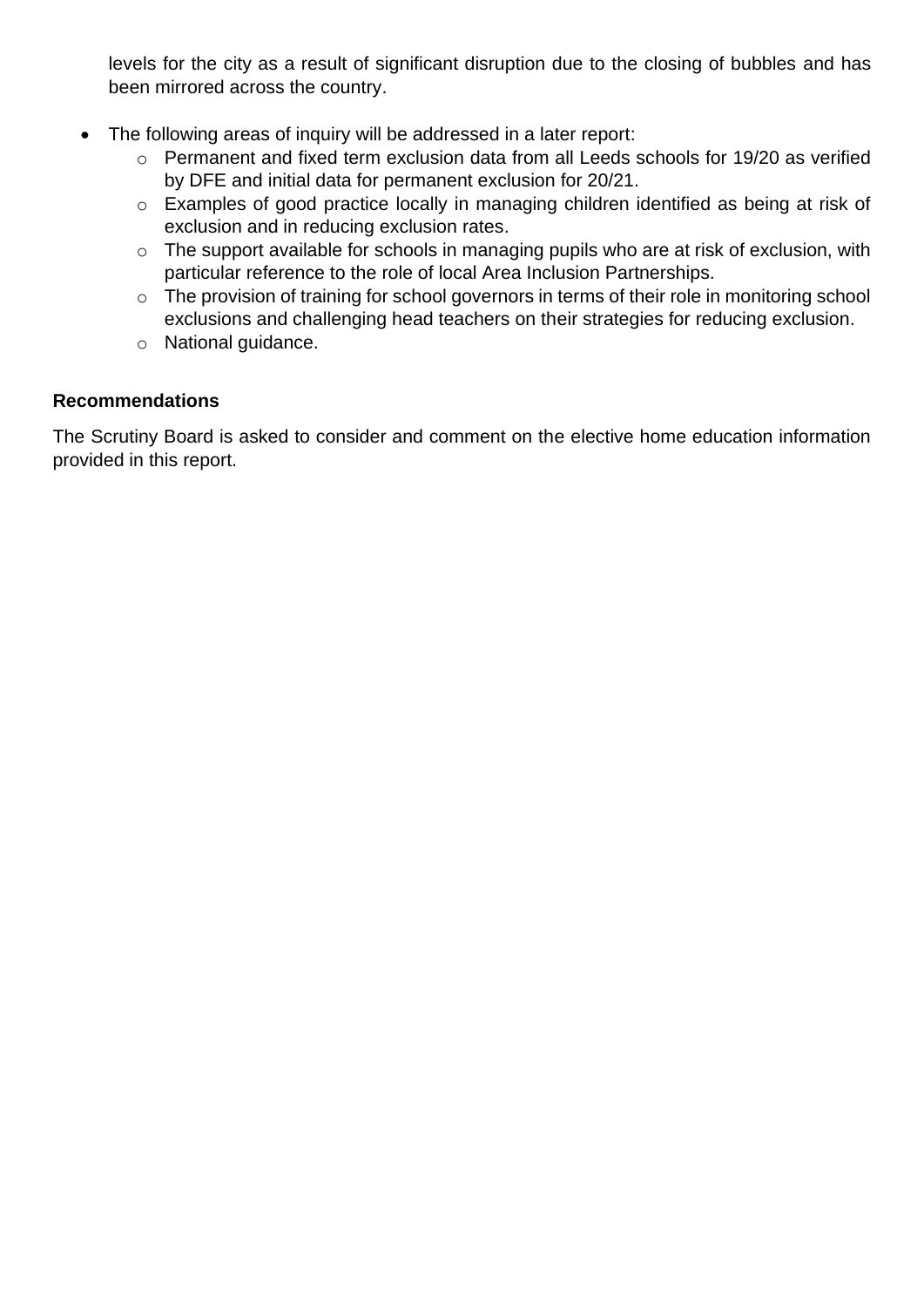#### **Why is the information being put forward?**

1. This report provides an update on data and trends in regard to elective home education and responds to previous areas of inquiry of the Children and Families Scrutiny Board 2019.

#### **Leeds in comparison to other local authorities**

- 2. As has been reported in the press, and noted by HMI as occurring across the country, in the last academic year Leeds has seen a significant upward trend in the number of new notifications of parents wishing to remove children from school or not access a school place and who chose to home educate.
- 3. The ADCS undertakes an elective home education survey of local authorities on the 1<sup>st</sup> October each year. The latest available report from 2020 provides national estimates of numbers based on local authority collections. They estimate that 75,668 children were electively home educated in England on this day in 2020, an increase of 38% from the 1st October 2019.
- 4. The largest reported cohort in any one local authority was 3,167 children and young people while the lowest number reported by a local authority was four. The mean average across 133 local authorities who returned data was 501 children and young people, an increase of 33% compared to 2019.
- 5. In Leeds on the 1<sup>st</sup> October 2020, there were 723 children and young people electively home educated, a 42% increase compared to 507 on 1st October 2019.
- 6. The next ADCS survey will be completed in November 2021.

## **Data and trends from academic year 20/21 with comparison to previous end of year data**

- 7. At the end of the 2020-21 academic year, there were 907 children and young people recorded as being electively home educated. This is a 47% increase compared to the end of the 2019-20 academic year when there were 618 children and young people recorded as electively home educated.
- 8. In previous years, there have been higher numbers of children and young people of secondary school age who are electively home educated than primary aged children. In 2020-21, there has been a greater rate of change in both primary and secondary children and young people electively home educating than in previous years. However, the rate of change has been much higher for primary aged children which has increased by 64% to 432, compared to a 34% increase in secondary aged young people.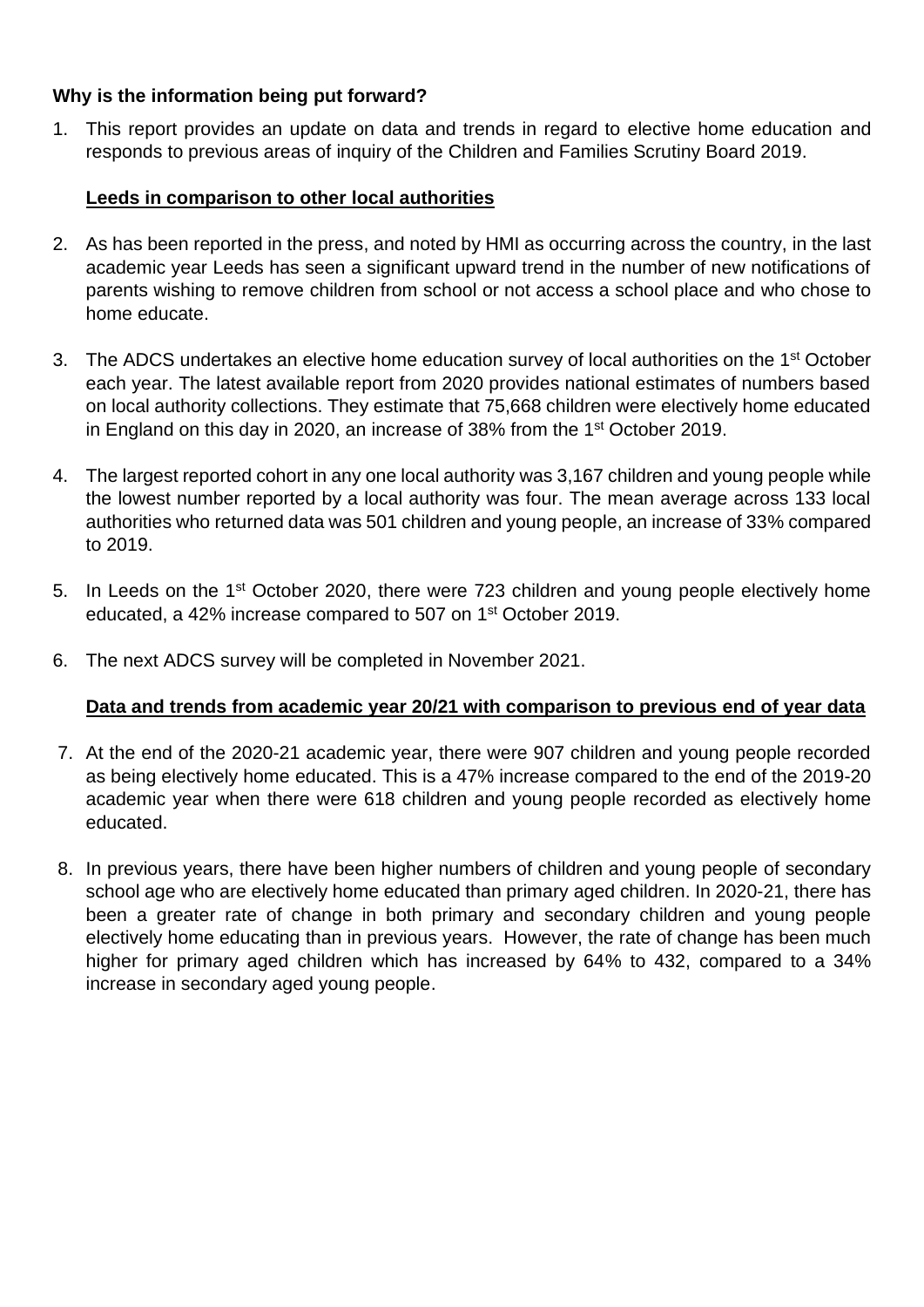#### **Chart 1 - EHE figures over 4 years showing rises in year (drops show removal of year 11 and other closures at year end)**





## **Table 1 EHE data – End of year data from last 5 years for comparison**

|                                                                   |         |         |         |         |         | % Change            |                     |
|-------------------------------------------------------------------|---------|---------|---------|---------|---------|---------------------|---------------------|
|                                                                   | 2016/17 | 2017/18 | 2018/19 | 2019/20 | 2020/21 | 2018/19-<br>2019/20 | 2019/20-<br>2020/21 |
| Number of EHE<br>on list at end of<br>year                        | 488     | 567     | 599     | 618     | 907     | 3                   | 47                  |
| Primary EHE -<br>end of year                                      | 203     | 242     | 245     | 264     | 432     | 8                   | 64                  |
| Secondary EHE<br>$-$ end of year                                  | 285     | 325     | 354     | 354     | 475     | $\overline{0}$      | 34                  |
| with<br><b>EHE</b><br>Education<br><b>Health and Care</b><br>Plan | 30      | 35      | 30      | 27      | 33      | $-10$               | 22                  |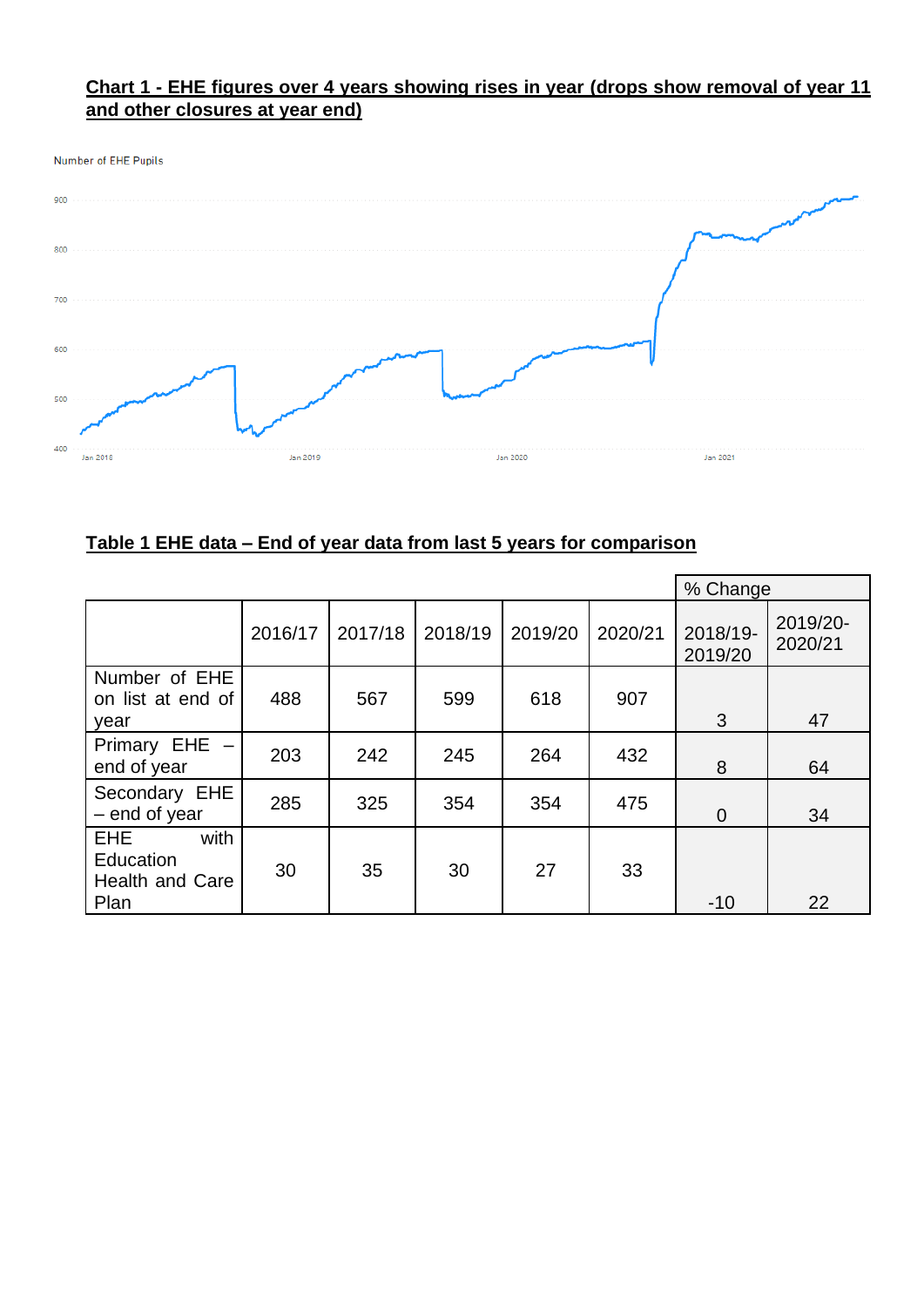#### **Table 2 - End of year data by key stage**

9. Whilst numbers disaggregated into key stage are smaller and therefore more care must be taken in interpreting, the greatest numerical change has been in key stages 2 and 3, with just over 100 more children and young people home educated in these key stages at the end of the academic year 2020/21. With the exception of key stage 4, all key stages have had proportional increases of 50% or more in 2020-21 academic year.

| Key stage       | 2019/2020 | 2020/2021 | % change |
|-----------------|-----------|-----------|----------|
| <b>EYFS</b>     | 19        | 38        | 100      |
| KS <sub>1</sub> | 66        | 112       | 70       |
| KS <sub>2</sub> | 179       | 282       | 58       |
| KS3             | 177       | 279       | 58       |
| KS4             | 176       | 191       | 9        |
| KS <sub>5</sub> |           | 5         | 400      |
| <b>Total</b>    | 618       | 907       | 47       |

#### **Table 3 – End of academic year data – ethnicity**

10. 35% of all electively home educated children and young people are from a Black or Minority Ethnic Group. This is an increase from 32 percent in 2019/20. Whilst this is not disproportionate to the school population of pupils of whom 35.8 percent are from a Black or Minority Ethnic Group, it does represent a 60 percent increase (121 pupils) in the number of children and young people from BAME heritage choosing to electively home educate.

|             |         |     |                  |         | 2019/20- |
|-------------|---------|-----|------------------|---------|----------|
|             | 2019/20 |     | 2020/21          |         | 2020/21  |
|             | Number  |     | Percent   Number | Percent | % change |
| Not BAME    | 353     | 57  | 491              | 54      | 39       |
| <b>BAME</b> | 198     | 32  | 319              | 35      | 61       |
| Unknown     | 67      | 11  | 97               | 11      | 45       |
| Total       | 618     | 100 | 907              | 100     | 47       |

## **Table 4 End of academic year data by phase and SEND**

|           |        | SEN support       | <b>EHCP</b> |                   |  |
|-----------|--------|-------------------|-------------|-------------------|--|
|           | number | number<br>percent |             | <i>s</i> lpercent |  |
| Primary   | 61     | 14.2              | 16.0        |                   |  |
| Secondary | 76.    | 15 Q              | 18.0        |                   |  |

## **New EHE notifications in year 20/21**

11. In the 2020-21 academic year the local authority received 651 elective home education notifications. 377 of the new notifications were received in the autumn term and this is more than the total for the whole of the 2019/20 academic year when there were 330 new notifications. This represents a 97% increase in notifications in the 2020/21 academic year.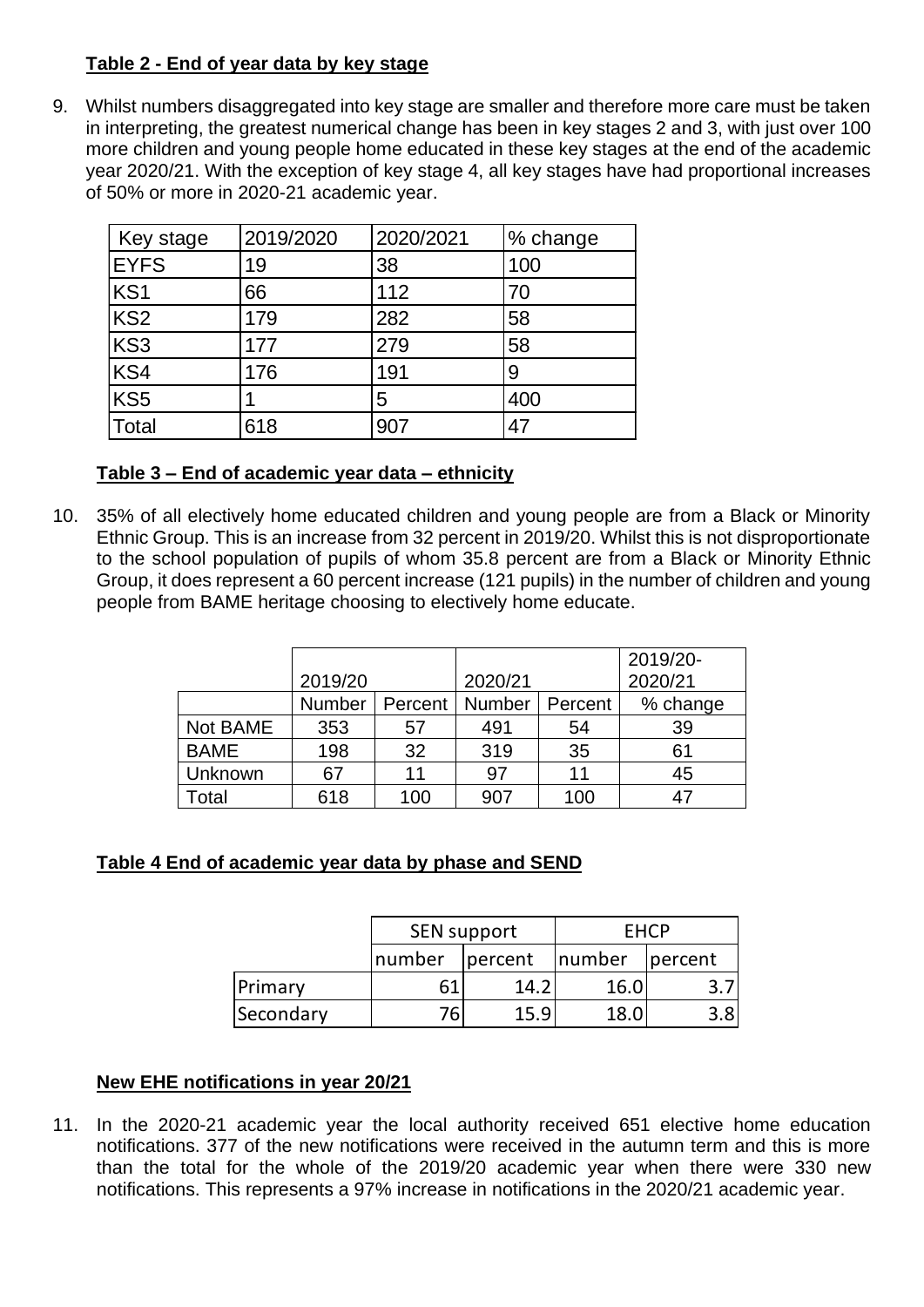#### **Chart 2 - Number elective home education notifications by academic year**



#### **Reasons for notifications**

- 12. In the Autumn term of 20/21 academic year there were 377 (58%) new notifications to the EHE team. The reason given for becoming EHE was predominantly Covid related with 114 of all reasons provided as Covid. 84 parents preferred not to give a reason for their decision. 59 had a belief in EHE and 33 identified stress and anxiety as a reason.
- 13. In the Spring term, there were 95 (15%) new notifications. A number of parents continued to identify Covid as a reason (21) and 31 would rather not say what their reason was. 10 people saw this decision as being short-term. 6 parents identified stress and anxiety as a reason.
- 14. In the summer term, there were 179 total (27%) new notifications. During this term we have seen a high number of parents not wanting to state the reason for becoming EHE (82). In addition, there was a continuing picture of stress and anxiety being stated as a deciding factor (16). Bullying and dissatisfaction with the school was identified by 11 parents in the Summer term.
- 15. As outlined above, the reasons for parents choosing to home educate have changed over the last year. A third of all new notifications received in 2020/21 are recorded as 'prefer not to say/unknown', followed by 22% stating 'Covid-19' and 12% citing a 'belief in home education'.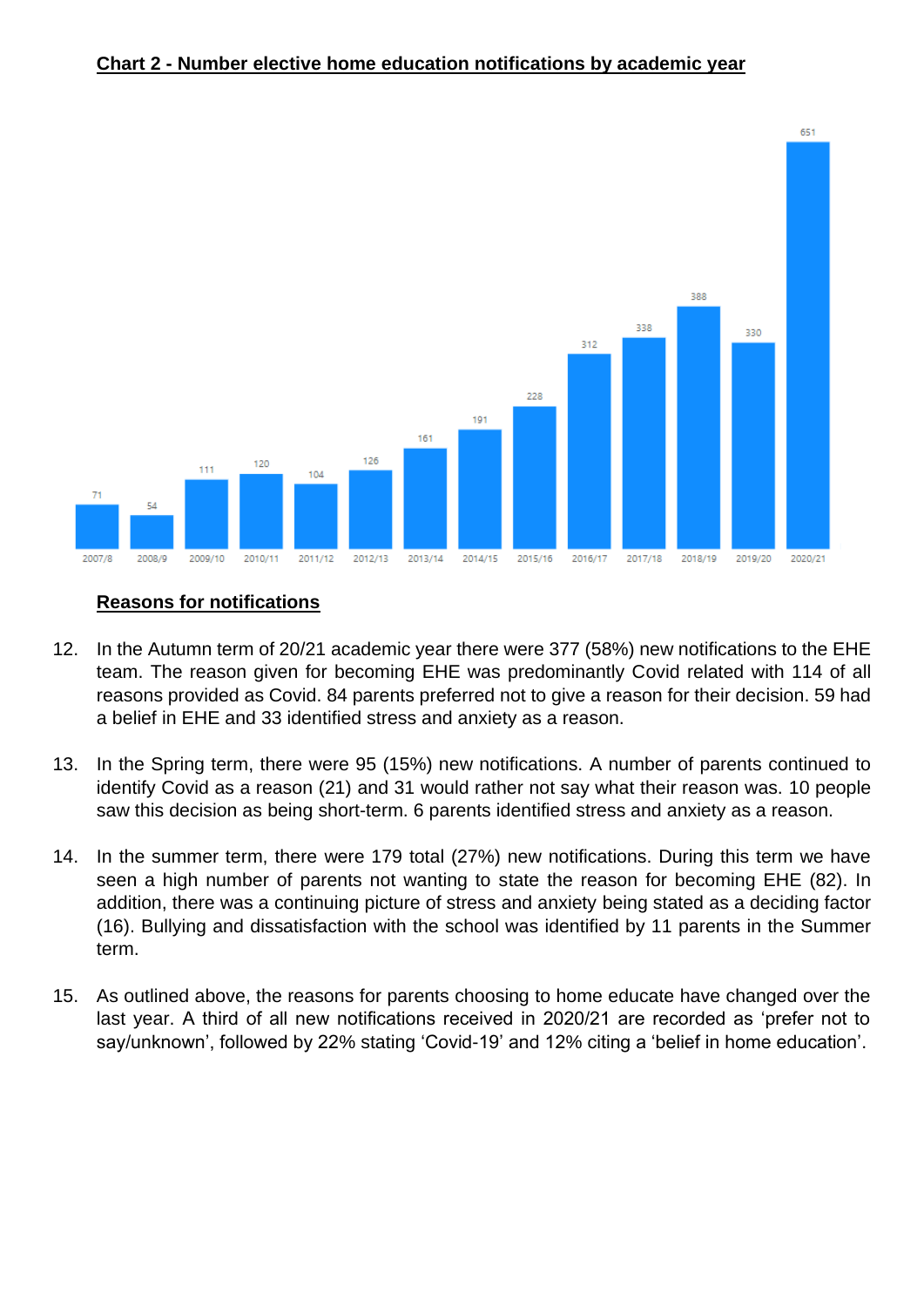

#### **Table 5 EHE data – new notifications in year by phase for comparison to 2020/21**

|           |                               |     |     |          |          | % change |         |
|-----------|-------------------------------|-----|-----|----------|----------|----------|---------|
|           |                               |     |     | 2019/202 | 2020/202 | 2018/19  | 2019/20 |
|           | 2018/19<br>2017/18<br>2016/17 |     |     |          |          |          |         |
|           |                               |     | O   |          |          | 2019/20  | 2020/21 |
| Primary   | 133                           | 151 | 173 | 161      | 357      |          | 122     |
| Secondary | 179                           | 187 | 214 | 169      | 294      | $-21$    | 74      |
| Total     | 312                           | 338 | 387 | 330      | 651      | $-15$    | 97      |

## **Table 6 – New notifications by key stage**

16. Key stage 2 and 3 had the highest number of notifications in 2020/21. With the exception of key stage 4, there was an increase of over 100% in all other key stages in comparison to the previous year. The greatest numerical and proportional changes between 2019/20 and 2020/21 were seen in key stages 2 and 3.

|              |         |         |         |         |         | % change            |                     |
|--------------|---------|---------|---------|---------|---------|---------------------|---------------------|
|              | 2016/17 | 2017/18 | 2018/19 | 2019/20 | 2020/21 | 2018/19-<br>2019/20 | 2019/20-<br>2020/21 |
| Foundation   |         |         |         |         |         |                     |                     |
| <b>Stage</b> | 31      | 26      | 22      | 29      | 64      | 32                  | 121                 |
| Key Stage 1  | 34      | 39      | 49      | 41      | 98      | $-16$               | 139                 |
| Key Stage 2  | 68      | 86      | 102     | 91      | 195     | $-11$               | 114                 |
| Key Stage 3  | 110     | 108     | 130     | 95      | 196     | $-27$               | 106                 |
| Key Stage 4  | 69      | 77      | 84      | 74      | 98      | $-12$               | 32                  |
| Total        | 312     | 336     | 387     | 330     | 651     | $-15$               | 97                  |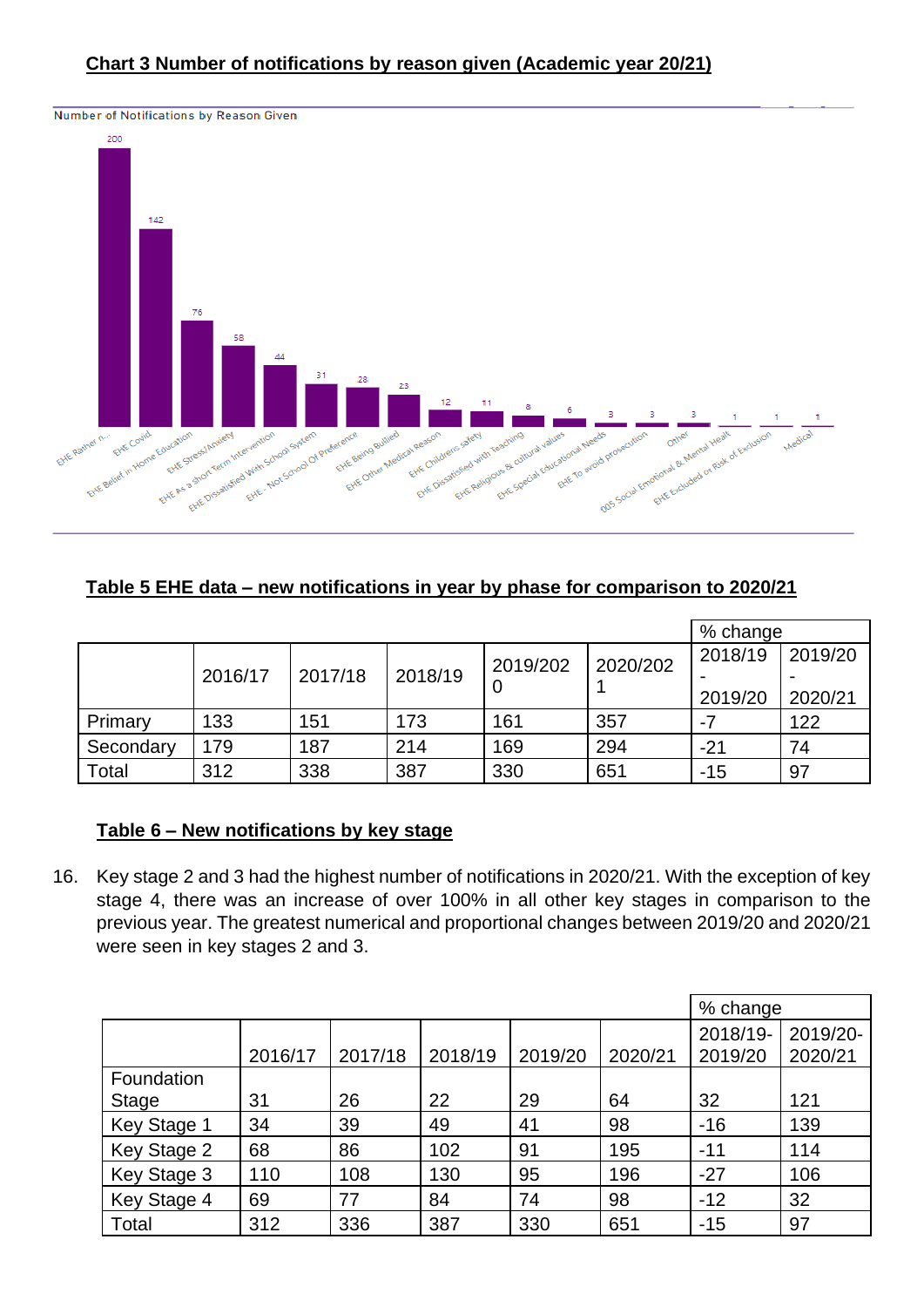17. In key stage 2 in 2020/21, the greatest number of notifications were for year 6 pupils. In key stage 3, both year 8 and year 9 had a similar number of notifications, although the number of year 9 notifications almost doubled in comparison to the previous year. In key stage 4, year 11 continues to have the highest number of notifications and whilst this cohort grew in size in 2020/21; reception, year 6 and year 9 had a greater rate of change between 2019/20 and 2020/21.

| <b>NC</b>      |         |           |                   | %      |
|----------------|---------|-----------|-------------------|--------|
| Year           | 2019/20 | 2020/2021 | <b>Difference</b> | change |
| 0              | 19      | 38        | 19                | 100    |
| 1              | 32      | 59        | 27                | 84     |
| $\overline{2}$ | 34      | 53        | 19                | 56     |
| 3              | 49      | 54        | 5                 | 10     |
| 4              | 42      | 77        | 35                | 83     |
| 5              | 50      | 64        | 14                | 28     |
| 6              | 38      | 87        | 49                | 129    |
| 7              | 57      | 78        | 21                | 37     |
| 8              | 68      | 98        | 30                | 44     |
| 9              | 52      | 103       | 51                | 98     |
| 10             | 94      | 87        | $-7$              | $-7$   |
| 11             | 82      | 104       | 22                | 27     |
| 12             | 1       | 4         | 3                 | 300    |
| 13             |         | 1         | 1                 | 100    |
| Total          | 618     | 907       | 288               | 47     |

#### **Table 7 - Number of EHE notifications by year group for 20/21**

#### **Table 8 - New notifications by black and minority ethnic (BAME) group**

18. The number of notifications of children and young people from a BAME group becoming electively home educated grew by 152% with 237 in 2020/21, compared to 94 in 2019/20. Numbers of children by individual ethnic group are too low to provide more detail. More than previously seen, there have been family groups all becoming EHE at the same time.

|                           | Number EHE |         | % EHE   | $\%$<br>Change |                     |
|---------------------------|------------|---------|---------|----------------|---------------------|
|                           | 2019/20    | 2020/21 | 2019/20 | 2020/21        | 2019/20-<br>2020/21 |
| <b>BAME</b>               | 94         | 237     | 28      | 36             | 152.13              |
| <b>Not</b><br><b>BAME</b> | 209        | 353     | 63      | 54             | 68.90               |
| Unknown                   | 27         | 61      | 8       | 9              | 125.93              |
| Total                     | 330        | 651     | 100     | 100            | 97.27               |

## **Closures to EHE register**

19. As highlighted above, the fluidity of the children on the EHE list over the year is important to note. Children may move on and off the list and return within the year. In the academic year 20/21 more children returned to school in the Spring and Summer terms. From our data, we can see that children are more likely to remain EHE between 12-52 weeks. This pattern is not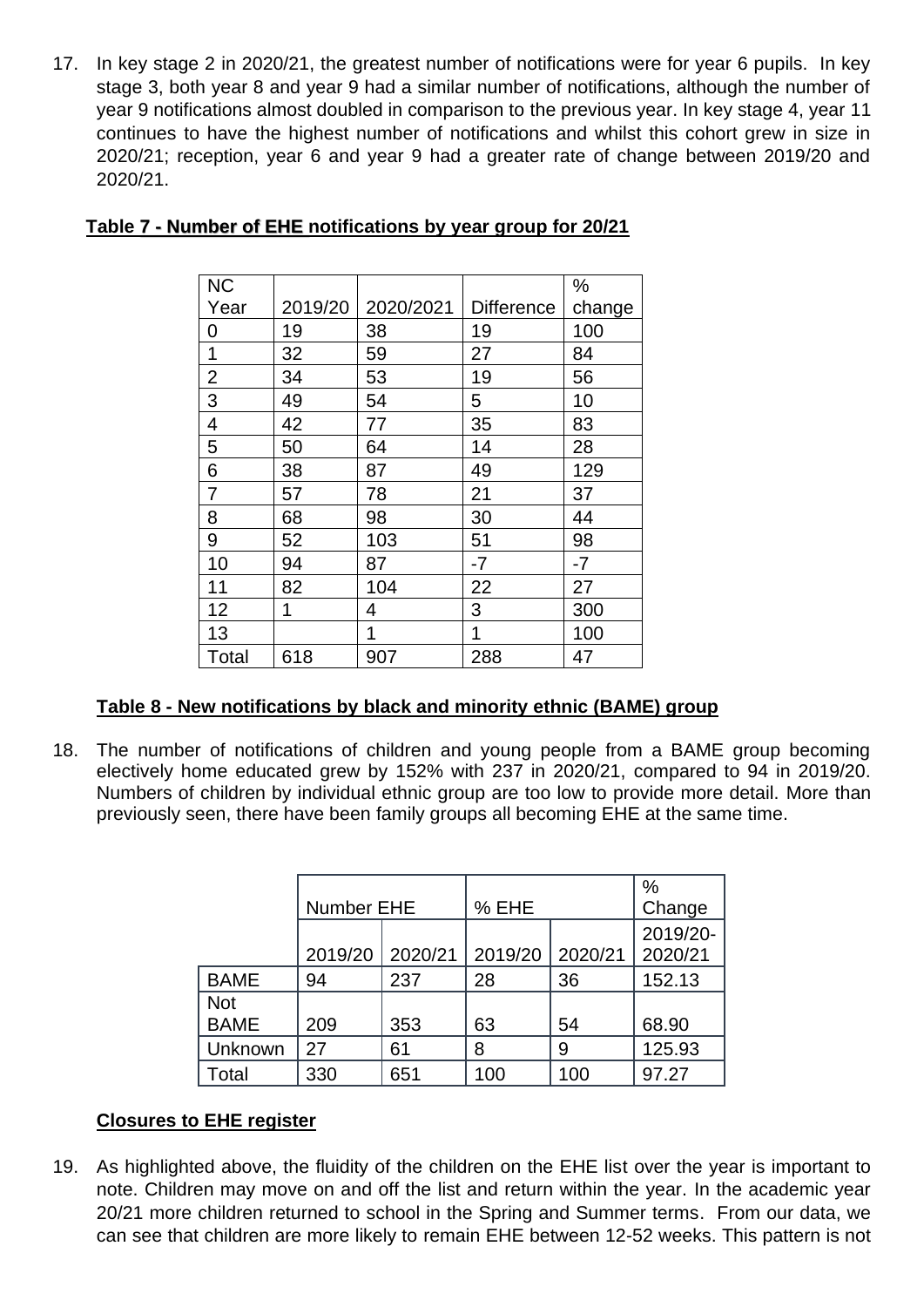dissimilar to the previous two years. However, we have seen a greater number now home educated for more than 2 years. As the new academic year started with 823 on the EHE list, we are not seeing as significant a return to school as had been hoped.

|                                      | 18/19 | 19/20 | 20/21 | $21/22$ to<br>date |
|--------------------------------------|-------|-------|-------|--------------------|
| Returned to school                   | 146   | 157   | 182   | 22                 |
| Moved out of authority               | 18    | .13   | 35    | 10                 |
| Year 11 removed end of academic year | 82    | 78    | 92    |                    |
| Referred to CME                      | 18    | 16    | 33    | 8                  |

**Table 9 - EHE closures during last 3 years and destination** 

## **Trends' overview**

- 20. The Covid-19 pandemic has had a significant impact on the number of children who have become electively home educated. During the Autumn term 2020/21, there was a fear amongst parents about the virus. However, during this period the quality of the Education Plans that were being returned was of a higher quality, more detailed and focussed.
- 21. It is evident that stress and anxiety were a feature for children and young people, and this was probably perpetuated by the global pandemic and the lack of surety about the future. Parents wanted to keep their children close and safe from the unknowns of the virus.
- 22. The Spring term resulted in a smaller number of notifications which is likely as a result of schools being closed and the country being in lockdown. In the Summer term there continued to be an upward trend with an increase in notifications after the schools opened on  $8<sup>th</sup>$  March. During the summer term there was an increase in stress and anxiety being named as the reason for EHE. Some of this is perhaps parental stress but largely children/young people finding it difficult to return to school.
- 23. There are also a high number of parents who do not give a reason for their decision in the notification. It is, however, expected that the caseworkers update Synergy if parents give a reason when they make contact with or complete a home visit.
- 24. We have noted again this year that many children had previous low attendance at school, and some are below expected levels of attainment for their years. Further analysis is being undertaken as caseworkers contact the families following the usual protocols. Caseworkers are currently contacting each family within 7 to 10 days of receipt of a new notification to arrange a home (virtual) or doorstep visit. Education plans have been requested from all new notifications and will be assessed to check for suitable education for the child's age, aptitude, and special educational needs if any.

#### **Safeguarding visits**

- 2.5 Due to Covid restrictions, and in line with government pandemic guidance, the EHE team undertook contact with parents by email and phone from March 2020 to March 2021.
- 2.6 The team worked from home with regular virtual supervision with their line manager. Parents were seen over virtual meetings, initially through "Skype" and then "Microsoft Teams" which has been easier for the families to access. From 8<sup>th</sup> March 2021 the team have offered either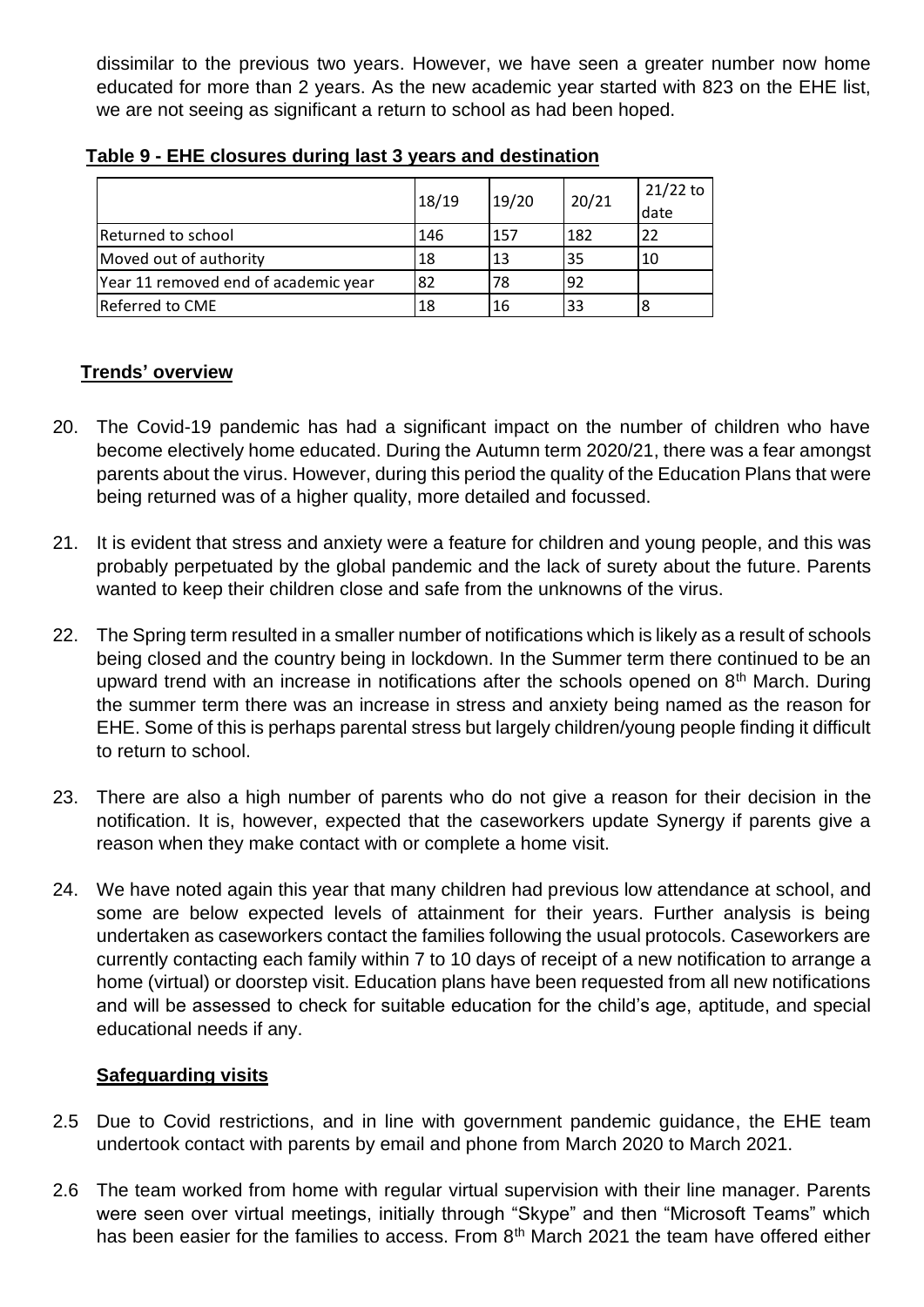garden visits or virtual contact for initial meetings and annual visits. Parents prefer virtual meetings and feel garden visits offer less confidentiality. The recent trend of family groups all becoming EHE at the same time continues.

- 27. The team returned to home visits (with full risk assessments and PPE) from 7<sup>th</sup> September 2021. In the week of the  $13<sup>th</sup>$  September the EHE and Attendance Team undertook a focused project to see as many families as possible who have not been seen for a year. Data to inform follow up targeting is ongoing.
- 28. At initial visits, parents are provided with information on educational resources and links to events and agencies of interest. The annual support event for year 11 young people was cancelled in November last year due to Covid. However, all year 11's received information on post-16 options and were supported by the Pathways Team.

#### **Education suitability**

- 29. Parents are requested to provide a plan of education for their child within 3 weeks of a new notification. This links to the DFE expectation that parents should be planning to provide suitable education from the time that a child is removed from a school roll.
- 30. In the last academic year, the EHE teacher has assessed 468 child information forms of which
	- 448 have been considered suitable on paper
	- 20 have been referred to school attendance orders as not suitable

#### **Resource Implications**

- 31. The elective home education (EHE) team and the school attendance team sit within Learning Inclusion and work in partnership to provide statutory duties in regard to attendance. The EHE team hold the statutory duties around notifications received from schools and parents regarding the intention to electively home educate.
- 32. As outlined above, the pressure on the EHE team has been marked with more notifications in the autumn term than the whole of the 2019/20 academic year and a 97% increase in new notifications over the year.
- 33. At the start of the 20/21 academic year the team consisted of 3 FTE caseworkers, 0.6 teacher, 0.8 temporary manager with background in social care and 0.2 of a lead officer. As a result of one of the full-time caseworker's departure to a new role, an attendance officer was drawn into the team to support with the more complex cases and school attendance orders. The current staffing of the team is 5.4 FTE.

## **What are the legal implications?**

34. One of the most significant issues for local authorities in maintaining adequate oversight is the initial identification of children who are being educated at home. There is no legal duty on parents to inform the local authority that a child is being home educated. If a child never attends school, an authority may be unaware that he or she is being home educated. Identification of children who have never attended school and may be home educated forms a significant element of fulfilling an authority's statutory duty under s.436A of the Education Act 1996 - to make arrangements to enable the authority to establish, so far as it is possible to do so, the identities of children in its area who are not receiving a suitable education. The duty applies in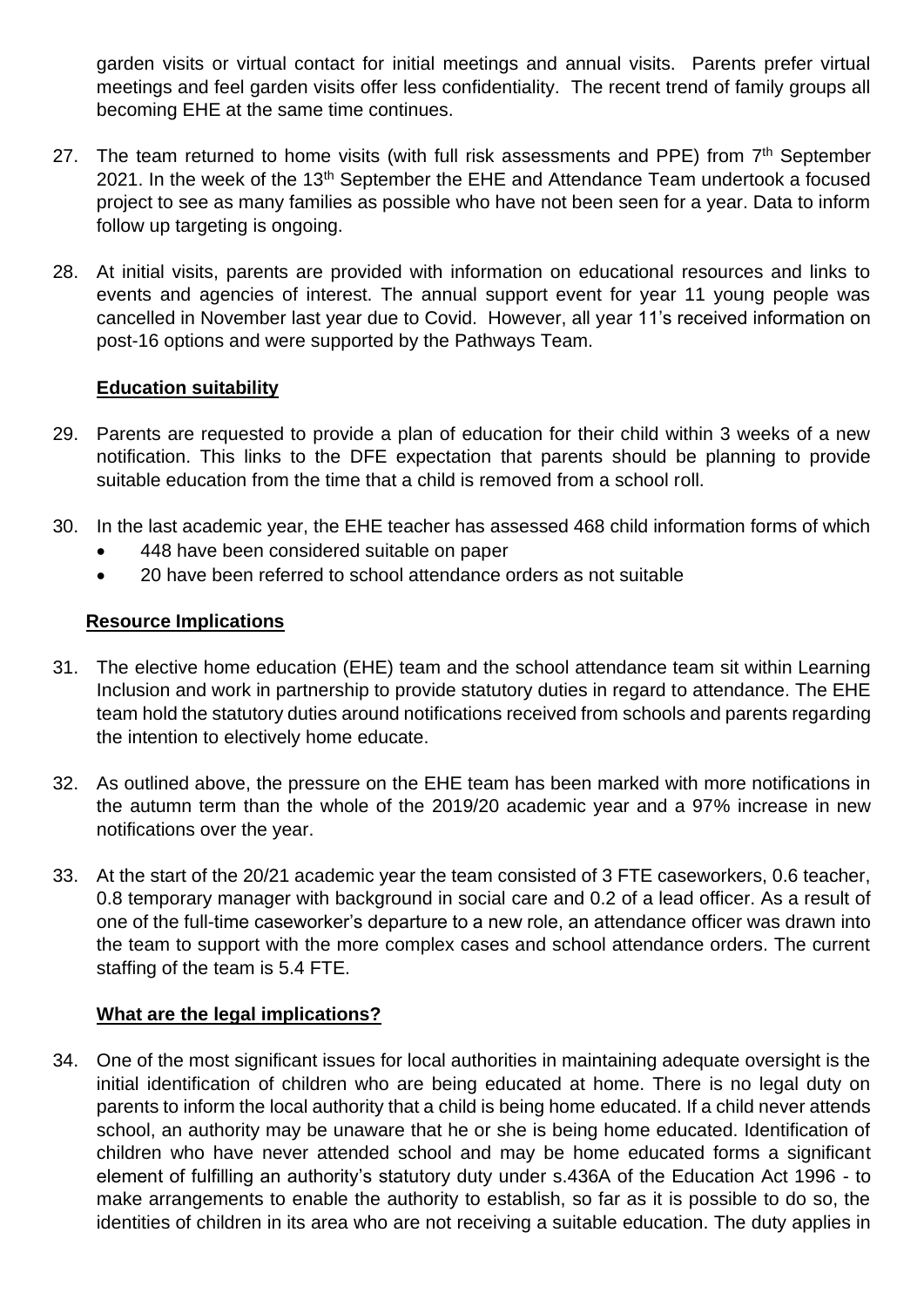relation to children of compulsory school age who are not on a school roll, and who are not receiving a suitable education otherwise than at school (for example, at home, or in alternative provision). Until a local authority is satisfied that a home-educated child is receiving a suitable full-time education, then a child being educated at home is potentially in scope of this duty.

#### **What are the key risks and how are they being managed?**

35. The key risk is the capacity of this small team to meet the statutory duties in a timely way whilst holding ever increasing caseloads of children and young people becoming home educated. Resources are already being pulled from the attendance team to ensure children and young people are safe and are receiving a suitable education. There are also established communication systems into children's social care where concerns arise. A further risk is that children and young people do not return to school due to anxiety and stress rather than choosing EHE as a philosophical choice. Work is being undertaken by Learning Inclusion and colleagues in Children and Families Services to link families back in with schools and to ensure they have access to information of how their needs can be met. The Children and Families Services Leadership Team, is aware of the issues outlined, is reviewing staffing within the current resources and will continue to monitor and regularly assess the risks associated with this agenda.

#### **Does this proposal support the council's 3 Key Pillars?**

☐Inclusive Growth ☒Health and Wellbeing ☒Climate Emergency

- 36. Health and Wellbeing Ensuring that children are safe from harm is the primary focus of the local authority and learning settings. Schools and other settings have focused even more on the health and wellbeing of their pupils since the start of the Covid-19 pandemic. The focus on wellbeing education received by all children who are home educated will be variable. Schools and settings have professionals on hand on a daily basis to educate and look after the health and wellbeing of their children and young people.
- 37. Climate Emergency Climate change is now one of the key focuses of education settings in educating our children and young people about the affect their own behaviours have on the environment. Electively home educated children's focus on climate change may greatly vary whereas attending a school setting there is arguably greater certainty that some learning around climate change take place.

## **Appendices**

38. Appendix 1 - EHE notification by school

#### **Background papers**

39. None.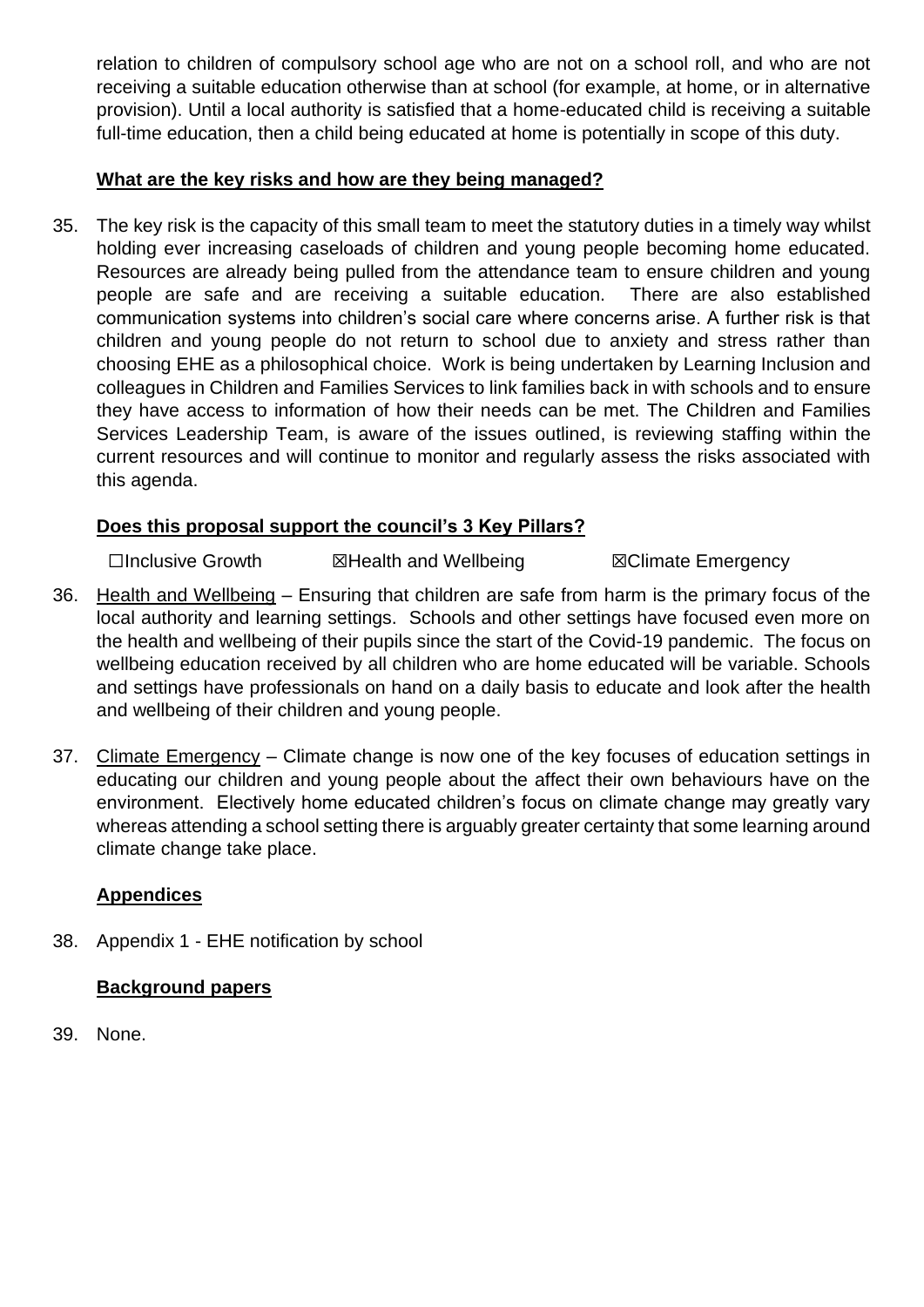|                                                                 |                |                |                | <b>Total</b>            |
|-----------------------------------------------------------------|----------------|----------------|----------------|-------------------------|
|                                                                 |                |                |                | over 3                  |
| <b>Previous establishment</b>                                   | 2018/19        | 2019/20        | 2020/21        | years                   |
| <b>Non-LA Maintained Settings</b>                               | 17             | 16             | 27             | 60                      |
| Bishop Young Church of England Academy                          | 8              | 6              | 12             | 26                      |
| The Farnley Academy                                             | 13             | 7              | 6              | 26                      |
| Cockburn John Charles Academy                                   | 6              | 6              | 13             | 25                      |
| Brigshaw High School                                            | 6              | 8              | 10             | 24                      |
| Cockburn School                                                 | 7              | 4              | 10             | 21                      |
| Rodillian Academy                                               | 6              | 3              | 12             | 21                      |
| Dixons Unity Academy                                            | 13             | 3              | 4              | 20                      |
| Garforth Academy                                                | 5              | $\overline{2}$ | 13             | 20                      |
| John Smeaton Academy                                            | 8              | 3              | 9              | 20                      |
| Royds Academy                                                   | 8              | 7              | 5              | 20                      |
| Crawshaw Academy                                                | 7              | 4              | $\overline{7}$ | 18                      |
| Leeds City College                                              | 6              | 8              | 4              | 18                      |
| <b>Bruntcliffe Academy</b>                                      | 10             | 4              | 3              | 17                      |
| The Morley Academy                                              | 6              | $\overline{2}$ | 9              | 17                      |
| Woodkirk Academy                                                | 5              | 5              | 6              | 16                      |
| <b>Pudsey Grammar School</b>                                    | 3              | 4              | 8              | 15                      |
| The Ruth Gorse Academy                                          | 4              | 7              | 4              | 15                      |
| <b>Boston Spa Academy</b>                                       | 2              | 5              | 7              | 14                      |
| Moor Allerton Hall Primary School                               | 1              | 3              | 10             | 14                      |
| Temple Learning Academy                                         | 3              | $\overline{2}$ | 9              | 14                      |
| <b>Ebor Gardens Primary Academy</b>                             | 1              | 8              | 4              | 13                      |
| Hollybush Primary                                               | 4              | 6              | 3              | 13                      |
| Otley Prince Henry's Grammar School Specialist Language College | 5              |                | 8              | 13                      |
| Leeds East Academy                                              | 5              | $\mathbf{1}$   | 6              | 12                      |
| Leeds West Academy                                              | 4              | 1              | 7              | 12                      |
| Ralph Thoresby School                                           | 5              | 3              | 4              | 12                      |
| <b>Blackgates Primary Academy</b>                               | 3              | 4              | 4              | 11                      |
| Bramley St Peter's Church of England Primary School             | 6              |                | 5              | 11                      |
| Roundhay School                                                 | 5              | 1              | 5              | 11                      |
| Temple Moor High School                                         | 3              | 5              | 3              | 11                      |
| Co-op Academy Oakwood                                           | 2              | 4              | 4              | 10                      |
| Lawnswood School                                                | 4              | 2              | 4              | 10                      |
| The New Bewerley Community Primary School                       | 3              | 1              | 6              | 10                      |
| Hovingham Primary School                                        |                | 4              | 6              | 10                      |
| Allerton Grange School                                          | 3              | 2              | 4              | 9                       |
| <b>Benton Park School</b>                                       | $\overline{2}$ | 5              | 2              | 9                       |
| Co-op Academy Priesthorpe                                       | 5              | 1              | 3              | 9                       |
| Co-op Academy Woodlands                                         | 6              |                | 3              | 9                       |
| <b>Horsforth School</b>                                         | 1              | 4              | 4              | 9                       |
| Hunslet Moor Primary School                                     |                | 3              | 6              | 9                       |
| Abbey Grange Church of England Academy                          | 1              | 5              | 2              | 8                       |
| <b>Brudenell Primary School</b>                                 | 1              |                | 7              | 8                       |
| Carr Manor Community School, Specialist Sports College          | 3              | 2              | 3              | 8                       |
| Drighlington Primary School                                     | 3              | 4              | 1              | 8                       |
| Park Spring Primary School                                      | 3              |                | 5              | 8                       |
| <b>Beeston Primary School</b>                                   | 1              | $\mathbf{1}$   | 5              | $\overline{\mathbf{z}}$ |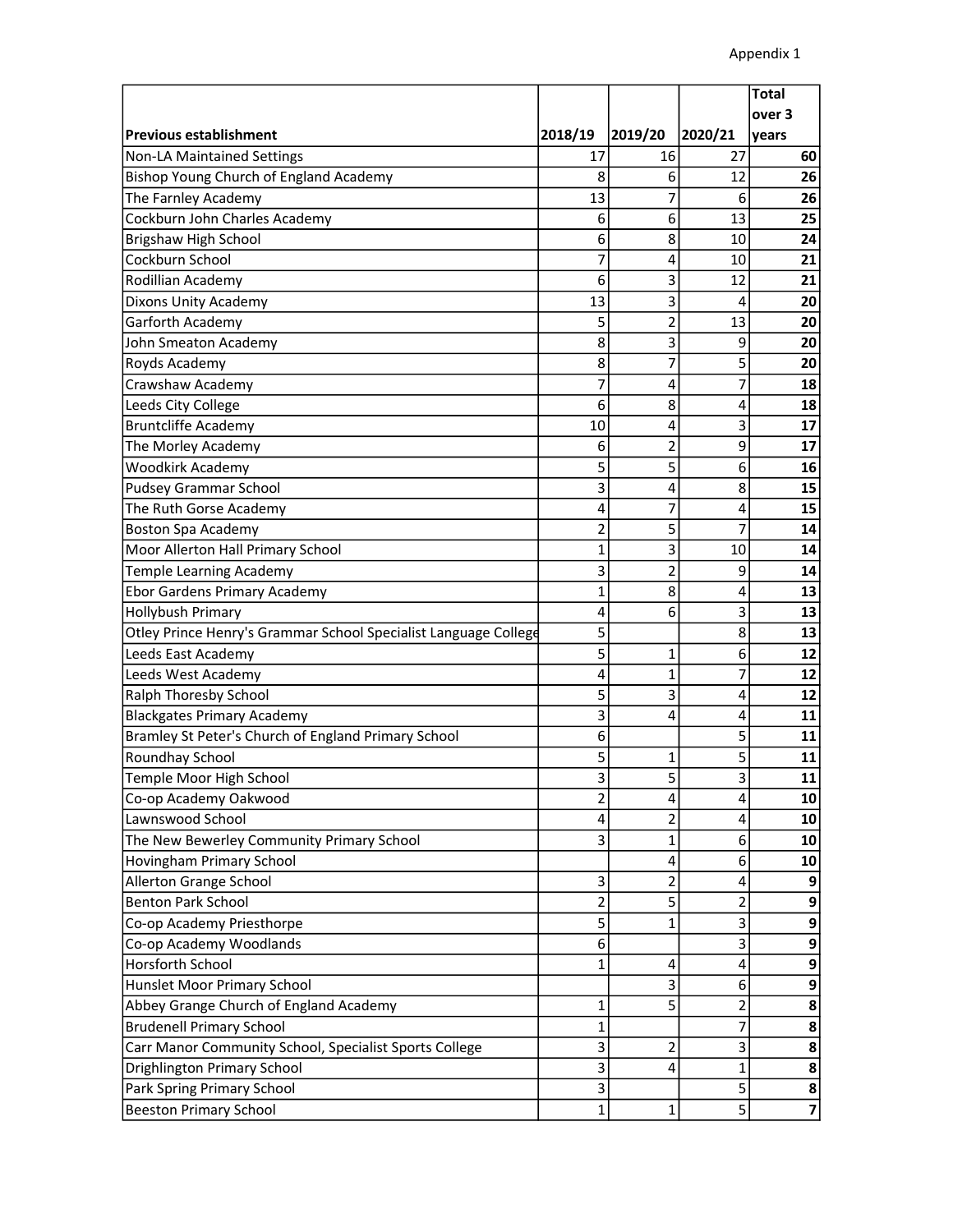| over 3<br>2018/19<br>2019/20<br>2020/21<br>years<br>1<br>4<br>7<br>Southroyd Primary and Nursery School<br>$\mathbf{1}$<br>3<br>3<br>7<br>Wetherby High School<br>$\overline{2}$<br>1<br>7<br>4<br>Co-op Academy Brownhill<br>7<br>7<br><b>Alder Tree Primary Academy</b><br>1<br>1<br>4<br>6<br>Allerton Bywater Primary School<br>$\mathbf{1}$<br>3<br>2<br>6<br>$\mathbf{1}$<br>1<br>4<br>6<br>Allerton High School<br>$\mathbf{1}$<br>3<br>2<br>6<br><b>Ashfield Primary School</b><br>3<br>2<br>1<br>6<br>5<br><b>Beechwood Primary School</b><br>$\mathbf{1}$<br>6<br><b>Blenheim Primary School</b><br>$\mathbf{1}$<br>$\mathbf{1}$<br>4<br>6<br>5<br>Churwell Primary School<br>1<br>6<br>3<br>$\overline{2}$<br>Co-op Academy Leeds<br>1<br>6<br>5<br>Fountain Primary School<br>$\mathbf{1}$<br>6<br>Gildersome Primary School<br>3<br>2<br>$\mathbf{1}$<br>6<br>5<br><b>Gledhow Primary School</b><br>1<br>6<br>5<br>Ireland Wood Primary School<br>1<br>6<br>5<br>Lane End Primary School<br>1<br>6<br>Summerfield Primary School<br>$\mathbf{1}$<br>4<br>1<br>6<br><b>Asquith Primary School</b><br>$\overline{2}$<br>4<br>6<br>5<br>Shakespeare Primary School<br>1<br>6<br>6<br><b>Hillcrest Academy</b><br>6<br>Low Road Primary School<br>6<br>6<br><b>Broadgate Primary School</b><br>5<br>1<br>4<br>Christ The King Catholic Primary School, A Voluntary Academy<br>2<br>3<br>5<br>Holy Trinity Church of England Academy, Rothwell<br>$\mathbf 1$<br>4<br>5<br>3<br>Kerr Mackie Primary School<br>2<br>5<br>Middleton Primary School<br>$\overline{2}$<br>3<br>5<br><b>Trinity Cathedral Academy</b><br>$\mathbf{1}$<br>3<br>5<br>$\mathbf{1}$<br>$\overline{2}$<br><b>Whitkirk Primary School</b><br>1<br>2<br>5<br>3<br>5<br>$\overline{2}$<br><b>Guiseley Primary School</b><br>Middleton St Mary's Church of England Voluntary Controlled Primary School<br>3<br>$\overline{2}$<br>5<br>St Margaret's Church of England Voluntary Controlled Primary School<br>3<br>2<br>5<br><b>Greenmount Primary School</b><br>5<br>5<br>5<br>Hugh Gaitskell Primary School<br>5<br>5<br><b>Westerton Primary Academy</b><br>5<br>Corpus Christi Catholic College, A Voluntary Academy<br>4<br>4<br><b>Cottingley Primary Academy</b><br>3<br>1<br>4<br>Green Lane Primary Academy<br>$\overline{2}$<br>$\mathbf{1}$<br>1<br>4<br>2<br>Hawksworth Wood Primary School<br>1<br>1<br>4<br>Micklefield Church of England Voluntary Controlled Primary Scho<br>2<br>1<br>1<br>4<br><b>Oulton Primary School</b><br>3<br>1<br>4<br>3<br>Queensway Primary School<br>1<br>4<br>$\overline{\mathbf{c}}$<br><b>Rothwell Primary School</b><br>$\overline{\mathbf{c}}$<br>4<br>3<br>Rufford Park Primary School<br>1<br>4<br>St Bartholomew's CofE Voluntary Controlled Primary School<br>3<br>1<br>4 |                                |  | <b>Total</b> |
|---------------------------------------------------------------------------------------------------------------------------------------------------------------------------------------------------------------------------------------------------------------------------------------------------------------------------------------------------------------------------------------------------------------------------------------------------------------------------------------------------------------------------------------------------------------------------------------------------------------------------------------------------------------------------------------------------------------------------------------------------------------------------------------------------------------------------------------------------------------------------------------------------------------------------------------------------------------------------------------------------------------------------------------------------------------------------------------------------------------------------------------------------------------------------------------------------------------------------------------------------------------------------------------------------------------------------------------------------------------------------------------------------------------------------------------------------------------------------------------------------------------------------------------------------------------------------------------------------------------------------------------------------------------------------------------------------------------------------------------------------------------------------------------------------------------------------------------------------------------------------------------------------------------------------------------------------------------------------------------------------------------------------------------------------------------------------------------------------------------------------------------------------------------------------------------------------------------------------------------------------------------------------------------------------------------------------------------------------------------------------------------------------------------------------------------------------------------------------------------------------------------------------------------------------------------------------------------------------------------------------------------------------------------------------------------------------------------------------------------------------------------------------------------------------------|--------------------------------|--|--------------|
|                                                                                                                                                                                                                                                                                                                                                                                                                                                                                                                                                                                                                                                                                                                                                                                                                                                                                                                                                                                                                                                                                                                                                                                                                                                                                                                                                                                                                                                                                                                                                                                                                                                                                                                                                                                                                                                                                                                                                                                                                                                                                                                                                                                                                                                                                                                                                                                                                                                                                                                                                                                                                                                                                                                                                                                                         |                                |  |              |
|                                                                                                                                                                                                                                                                                                                                                                                                                                                                                                                                                                                                                                                                                                                                                                                                                                                                                                                                                                                                                                                                                                                                                                                                                                                                                                                                                                                                                                                                                                                                                                                                                                                                                                                                                                                                                                                                                                                                                                                                                                                                                                                                                                                                                                                                                                                                                                                                                                                                                                                                                                                                                                                                                                                                                                                                         | Previous establishment         |  |              |
|                                                                                                                                                                                                                                                                                                                                                                                                                                                                                                                                                                                                                                                                                                                                                                                                                                                                                                                                                                                                                                                                                                                                                                                                                                                                                                                                                                                                                                                                                                                                                                                                                                                                                                                                                                                                                                                                                                                                                                                                                                                                                                                                                                                                                                                                                                                                                                                                                                                                                                                                                                                                                                                                                                                                                                                                         | Chapel Allerton Primary School |  |              |
|                                                                                                                                                                                                                                                                                                                                                                                                                                                                                                                                                                                                                                                                                                                                                                                                                                                                                                                                                                                                                                                                                                                                                                                                                                                                                                                                                                                                                                                                                                                                                                                                                                                                                                                                                                                                                                                                                                                                                                                                                                                                                                                                                                                                                                                                                                                                                                                                                                                                                                                                                                                                                                                                                                                                                                                                         |                                |  |              |
|                                                                                                                                                                                                                                                                                                                                                                                                                                                                                                                                                                                                                                                                                                                                                                                                                                                                                                                                                                                                                                                                                                                                                                                                                                                                                                                                                                                                                                                                                                                                                                                                                                                                                                                                                                                                                                                                                                                                                                                                                                                                                                                                                                                                                                                                                                                                                                                                                                                                                                                                                                                                                                                                                                                                                                                                         |                                |  |              |
|                                                                                                                                                                                                                                                                                                                                                                                                                                                                                                                                                                                                                                                                                                                                                                                                                                                                                                                                                                                                                                                                                                                                                                                                                                                                                                                                                                                                                                                                                                                                                                                                                                                                                                                                                                                                                                                                                                                                                                                                                                                                                                                                                                                                                                                                                                                                                                                                                                                                                                                                                                                                                                                                                                                                                                                                         |                                |  |              |
|                                                                                                                                                                                                                                                                                                                                                                                                                                                                                                                                                                                                                                                                                                                                                                                                                                                                                                                                                                                                                                                                                                                                                                                                                                                                                                                                                                                                                                                                                                                                                                                                                                                                                                                                                                                                                                                                                                                                                                                                                                                                                                                                                                                                                                                                                                                                                                                                                                                                                                                                                                                                                                                                                                                                                                                                         |                                |  |              |
|                                                                                                                                                                                                                                                                                                                                                                                                                                                                                                                                                                                                                                                                                                                                                                                                                                                                                                                                                                                                                                                                                                                                                                                                                                                                                                                                                                                                                                                                                                                                                                                                                                                                                                                                                                                                                                                                                                                                                                                                                                                                                                                                                                                                                                                                                                                                                                                                                                                                                                                                                                                                                                                                                                                                                                                                         |                                |  |              |
|                                                                                                                                                                                                                                                                                                                                                                                                                                                                                                                                                                                                                                                                                                                                                                                                                                                                                                                                                                                                                                                                                                                                                                                                                                                                                                                                                                                                                                                                                                                                                                                                                                                                                                                                                                                                                                                                                                                                                                                                                                                                                                                                                                                                                                                                                                                                                                                                                                                                                                                                                                                                                                                                                                                                                                                                         | Allerton CofE Primary School   |  |              |
|                                                                                                                                                                                                                                                                                                                                                                                                                                                                                                                                                                                                                                                                                                                                                                                                                                                                                                                                                                                                                                                                                                                                                                                                                                                                                                                                                                                                                                                                                                                                                                                                                                                                                                                                                                                                                                                                                                                                                                                                                                                                                                                                                                                                                                                                                                                                                                                                                                                                                                                                                                                                                                                                                                                                                                                                         |                                |  |              |
|                                                                                                                                                                                                                                                                                                                                                                                                                                                                                                                                                                                                                                                                                                                                                                                                                                                                                                                                                                                                                                                                                                                                                                                                                                                                                                                                                                                                                                                                                                                                                                                                                                                                                                                                                                                                                                                                                                                                                                                                                                                                                                                                                                                                                                                                                                                                                                                                                                                                                                                                                                                                                                                                                                                                                                                                         |                                |  |              |
|                                                                                                                                                                                                                                                                                                                                                                                                                                                                                                                                                                                                                                                                                                                                                                                                                                                                                                                                                                                                                                                                                                                                                                                                                                                                                                                                                                                                                                                                                                                                                                                                                                                                                                                                                                                                                                                                                                                                                                                                                                                                                                                                                                                                                                                                                                                                                                                                                                                                                                                                                                                                                                                                                                                                                                                                         |                                |  |              |
|                                                                                                                                                                                                                                                                                                                                                                                                                                                                                                                                                                                                                                                                                                                                                                                                                                                                                                                                                                                                                                                                                                                                                                                                                                                                                                                                                                                                                                                                                                                                                                                                                                                                                                                                                                                                                                                                                                                                                                                                                                                                                                                                                                                                                                                                                                                                                                                                                                                                                                                                                                                                                                                                                                                                                                                                         |                                |  |              |
|                                                                                                                                                                                                                                                                                                                                                                                                                                                                                                                                                                                                                                                                                                                                                                                                                                                                                                                                                                                                                                                                                                                                                                                                                                                                                                                                                                                                                                                                                                                                                                                                                                                                                                                                                                                                                                                                                                                                                                                                                                                                                                                                                                                                                                                                                                                                                                                                                                                                                                                                                                                                                                                                                                                                                                                                         |                                |  |              |
|                                                                                                                                                                                                                                                                                                                                                                                                                                                                                                                                                                                                                                                                                                                                                                                                                                                                                                                                                                                                                                                                                                                                                                                                                                                                                                                                                                                                                                                                                                                                                                                                                                                                                                                                                                                                                                                                                                                                                                                                                                                                                                                                                                                                                                                                                                                                                                                                                                                                                                                                                                                                                                                                                                                                                                                                         |                                |  |              |
|                                                                                                                                                                                                                                                                                                                                                                                                                                                                                                                                                                                                                                                                                                                                                                                                                                                                                                                                                                                                                                                                                                                                                                                                                                                                                                                                                                                                                                                                                                                                                                                                                                                                                                                                                                                                                                                                                                                                                                                                                                                                                                                                                                                                                                                                                                                                                                                                                                                                                                                                                                                                                                                                                                                                                                                                         |                                |  |              |
|                                                                                                                                                                                                                                                                                                                                                                                                                                                                                                                                                                                                                                                                                                                                                                                                                                                                                                                                                                                                                                                                                                                                                                                                                                                                                                                                                                                                                                                                                                                                                                                                                                                                                                                                                                                                                                                                                                                                                                                                                                                                                                                                                                                                                                                                                                                                                                                                                                                                                                                                                                                                                                                                                                                                                                                                         |                                |  |              |
|                                                                                                                                                                                                                                                                                                                                                                                                                                                                                                                                                                                                                                                                                                                                                                                                                                                                                                                                                                                                                                                                                                                                                                                                                                                                                                                                                                                                                                                                                                                                                                                                                                                                                                                                                                                                                                                                                                                                                                                                                                                                                                                                                                                                                                                                                                                                                                                                                                                                                                                                                                                                                                                                                                                                                                                                         |                                |  |              |
|                                                                                                                                                                                                                                                                                                                                                                                                                                                                                                                                                                                                                                                                                                                                                                                                                                                                                                                                                                                                                                                                                                                                                                                                                                                                                                                                                                                                                                                                                                                                                                                                                                                                                                                                                                                                                                                                                                                                                                                                                                                                                                                                                                                                                                                                                                                                                                                                                                                                                                                                                                                                                                                                                                                                                                                                         |                                |  |              |
|                                                                                                                                                                                                                                                                                                                                                                                                                                                                                                                                                                                                                                                                                                                                                                                                                                                                                                                                                                                                                                                                                                                                                                                                                                                                                                                                                                                                                                                                                                                                                                                                                                                                                                                                                                                                                                                                                                                                                                                                                                                                                                                                                                                                                                                                                                                                                                                                                                                                                                                                                                                                                                                                                                                                                                                                         |                                |  |              |
|                                                                                                                                                                                                                                                                                                                                                                                                                                                                                                                                                                                                                                                                                                                                                                                                                                                                                                                                                                                                                                                                                                                                                                                                                                                                                                                                                                                                                                                                                                                                                                                                                                                                                                                                                                                                                                                                                                                                                                                                                                                                                                                                                                                                                                                                                                                                                                                                                                                                                                                                                                                                                                                                                                                                                                                                         |                                |  |              |
|                                                                                                                                                                                                                                                                                                                                                                                                                                                                                                                                                                                                                                                                                                                                                                                                                                                                                                                                                                                                                                                                                                                                                                                                                                                                                                                                                                                                                                                                                                                                                                                                                                                                                                                                                                                                                                                                                                                                                                                                                                                                                                                                                                                                                                                                                                                                                                                                                                                                                                                                                                                                                                                                                                                                                                                                         |                                |  |              |
|                                                                                                                                                                                                                                                                                                                                                                                                                                                                                                                                                                                                                                                                                                                                                                                                                                                                                                                                                                                                                                                                                                                                                                                                                                                                                                                                                                                                                                                                                                                                                                                                                                                                                                                                                                                                                                                                                                                                                                                                                                                                                                                                                                                                                                                                                                                                                                                                                                                                                                                                                                                                                                                                                                                                                                                                         |                                |  |              |
|                                                                                                                                                                                                                                                                                                                                                                                                                                                                                                                                                                                                                                                                                                                                                                                                                                                                                                                                                                                                                                                                                                                                                                                                                                                                                                                                                                                                                                                                                                                                                                                                                                                                                                                                                                                                                                                                                                                                                                                                                                                                                                                                                                                                                                                                                                                                                                                                                                                                                                                                                                                                                                                                                                                                                                                                         |                                |  |              |
|                                                                                                                                                                                                                                                                                                                                                                                                                                                                                                                                                                                                                                                                                                                                                                                                                                                                                                                                                                                                                                                                                                                                                                                                                                                                                                                                                                                                                                                                                                                                                                                                                                                                                                                                                                                                                                                                                                                                                                                                                                                                                                                                                                                                                                                                                                                                                                                                                                                                                                                                                                                                                                                                                                                                                                                                         |                                |  |              |
|                                                                                                                                                                                                                                                                                                                                                                                                                                                                                                                                                                                                                                                                                                                                                                                                                                                                                                                                                                                                                                                                                                                                                                                                                                                                                                                                                                                                                                                                                                                                                                                                                                                                                                                                                                                                                                                                                                                                                                                                                                                                                                                                                                                                                                                                                                                                                                                                                                                                                                                                                                                                                                                                                                                                                                                                         |                                |  |              |
|                                                                                                                                                                                                                                                                                                                                                                                                                                                                                                                                                                                                                                                                                                                                                                                                                                                                                                                                                                                                                                                                                                                                                                                                                                                                                                                                                                                                                                                                                                                                                                                                                                                                                                                                                                                                                                                                                                                                                                                                                                                                                                                                                                                                                                                                                                                                                                                                                                                                                                                                                                                                                                                                                                                                                                                                         |                                |  |              |
|                                                                                                                                                                                                                                                                                                                                                                                                                                                                                                                                                                                                                                                                                                                                                                                                                                                                                                                                                                                                                                                                                                                                                                                                                                                                                                                                                                                                                                                                                                                                                                                                                                                                                                                                                                                                                                                                                                                                                                                                                                                                                                                                                                                                                                                                                                                                                                                                                                                                                                                                                                                                                                                                                                                                                                                                         |                                |  |              |
|                                                                                                                                                                                                                                                                                                                                                                                                                                                                                                                                                                                                                                                                                                                                                                                                                                                                                                                                                                                                                                                                                                                                                                                                                                                                                                                                                                                                                                                                                                                                                                                                                                                                                                                                                                                                                                                                                                                                                                                                                                                                                                                                                                                                                                                                                                                                                                                                                                                                                                                                                                                                                                                                                                                                                                                                         |                                |  |              |
|                                                                                                                                                                                                                                                                                                                                                                                                                                                                                                                                                                                                                                                                                                                                                                                                                                                                                                                                                                                                                                                                                                                                                                                                                                                                                                                                                                                                                                                                                                                                                                                                                                                                                                                                                                                                                                                                                                                                                                                                                                                                                                                                                                                                                                                                                                                                                                                                                                                                                                                                                                                                                                                                                                                                                                                                         |                                |  |              |
|                                                                                                                                                                                                                                                                                                                                                                                                                                                                                                                                                                                                                                                                                                                                                                                                                                                                                                                                                                                                                                                                                                                                                                                                                                                                                                                                                                                                                                                                                                                                                                                                                                                                                                                                                                                                                                                                                                                                                                                                                                                                                                                                                                                                                                                                                                                                                                                                                                                                                                                                                                                                                                                                                                                                                                                                         |                                |  |              |
|                                                                                                                                                                                                                                                                                                                                                                                                                                                                                                                                                                                                                                                                                                                                                                                                                                                                                                                                                                                                                                                                                                                                                                                                                                                                                                                                                                                                                                                                                                                                                                                                                                                                                                                                                                                                                                                                                                                                                                                                                                                                                                                                                                                                                                                                                                                                                                                                                                                                                                                                                                                                                                                                                                                                                                                                         |                                |  |              |
|                                                                                                                                                                                                                                                                                                                                                                                                                                                                                                                                                                                                                                                                                                                                                                                                                                                                                                                                                                                                                                                                                                                                                                                                                                                                                                                                                                                                                                                                                                                                                                                                                                                                                                                                                                                                                                                                                                                                                                                                                                                                                                                                                                                                                                                                                                                                                                                                                                                                                                                                                                                                                                                                                                                                                                                                         |                                |  |              |
|                                                                                                                                                                                                                                                                                                                                                                                                                                                                                                                                                                                                                                                                                                                                                                                                                                                                                                                                                                                                                                                                                                                                                                                                                                                                                                                                                                                                                                                                                                                                                                                                                                                                                                                                                                                                                                                                                                                                                                                                                                                                                                                                                                                                                                                                                                                                                                                                                                                                                                                                                                                                                                                                                                                                                                                                         |                                |  |              |
|                                                                                                                                                                                                                                                                                                                                                                                                                                                                                                                                                                                                                                                                                                                                                                                                                                                                                                                                                                                                                                                                                                                                                                                                                                                                                                                                                                                                                                                                                                                                                                                                                                                                                                                                                                                                                                                                                                                                                                                                                                                                                                                                                                                                                                                                                                                                                                                                                                                                                                                                                                                                                                                                                                                                                                                                         |                                |  |              |
|                                                                                                                                                                                                                                                                                                                                                                                                                                                                                                                                                                                                                                                                                                                                                                                                                                                                                                                                                                                                                                                                                                                                                                                                                                                                                                                                                                                                                                                                                                                                                                                                                                                                                                                                                                                                                                                                                                                                                                                                                                                                                                                                                                                                                                                                                                                                                                                                                                                                                                                                                                                                                                                                                                                                                                                                         |                                |  |              |
|                                                                                                                                                                                                                                                                                                                                                                                                                                                                                                                                                                                                                                                                                                                                                                                                                                                                                                                                                                                                                                                                                                                                                                                                                                                                                                                                                                                                                                                                                                                                                                                                                                                                                                                                                                                                                                                                                                                                                                                                                                                                                                                                                                                                                                                                                                                                                                                                                                                                                                                                                                                                                                                                                                                                                                                                         |                                |  |              |
|                                                                                                                                                                                                                                                                                                                                                                                                                                                                                                                                                                                                                                                                                                                                                                                                                                                                                                                                                                                                                                                                                                                                                                                                                                                                                                                                                                                                                                                                                                                                                                                                                                                                                                                                                                                                                                                                                                                                                                                                                                                                                                                                                                                                                                                                                                                                                                                                                                                                                                                                                                                                                                                                                                                                                                                                         |                                |  |              |
|                                                                                                                                                                                                                                                                                                                                                                                                                                                                                                                                                                                                                                                                                                                                                                                                                                                                                                                                                                                                                                                                                                                                                                                                                                                                                                                                                                                                                                                                                                                                                                                                                                                                                                                                                                                                                                                                                                                                                                                                                                                                                                                                                                                                                                                                                                                                                                                                                                                                                                                                                                                                                                                                                                                                                                                                         |                                |  |              |
|                                                                                                                                                                                                                                                                                                                                                                                                                                                                                                                                                                                                                                                                                                                                                                                                                                                                                                                                                                                                                                                                                                                                                                                                                                                                                                                                                                                                                                                                                                                                                                                                                                                                                                                                                                                                                                                                                                                                                                                                                                                                                                                                                                                                                                                                                                                                                                                                                                                                                                                                                                                                                                                                                                                                                                                                         |                                |  |              |
|                                                                                                                                                                                                                                                                                                                                                                                                                                                                                                                                                                                                                                                                                                                                                                                                                                                                                                                                                                                                                                                                                                                                                                                                                                                                                                                                                                                                                                                                                                                                                                                                                                                                                                                                                                                                                                                                                                                                                                                                                                                                                                                                                                                                                                                                                                                                                                                                                                                                                                                                                                                                                                                                                                                                                                                                         |                                |  |              |
|                                                                                                                                                                                                                                                                                                                                                                                                                                                                                                                                                                                                                                                                                                                                                                                                                                                                                                                                                                                                                                                                                                                                                                                                                                                                                                                                                                                                                                                                                                                                                                                                                                                                                                                                                                                                                                                                                                                                                                                                                                                                                                                                                                                                                                                                                                                                                                                                                                                                                                                                                                                                                                                                                                                                                                                                         |                                |  |              |
|                                                                                                                                                                                                                                                                                                                                                                                                                                                                                                                                                                                                                                                                                                                                                                                                                                                                                                                                                                                                                                                                                                                                                                                                                                                                                                                                                                                                                                                                                                                                                                                                                                                                                                                                                                                                                                                                                                                                                                                                                                                                                                                                                                                                                                                                                                                                                                                                                                                                                                                                                                                                                                                                                                                                                                                                         |                                |  |              |
|                                                                                                                                                                                                                                                                                                                                                                                                                                                                                                                                                                                                                                                                                                                                                                                                                                                                                                                                                                                                                                                                                                                                                                                                                                                                                                                                                                                                                                                                                                                                                                                                                                                                                                                                                                                                                                                                                                                                                                                                                                                                                                                                                                                                                                                                                                                                                                                                                                                                                                                                                                                                                                                                                                                                                                                                         |                                |  |              |
|                                                                                                                                                                                                                                                                                                                                                                                                                                                                                                                                                                                                                                                                                                                                                                                                                                                                                                                                                                                                                                                                                                                                                                                                                                                                                                                                                                                                                                                                                                                                                                                                                                                                                                                                                                                                                                                                                                                                                                                                                                                                                                                                                                                                                                                                                                                                                                                                                                                                                                                                                                                                                                                                                                                                                                                                         |                                |  |              |
|                                                                                                                                                                                                                                                                                                                                                                                                                                                                                                                                                                                                                                                                                                                                                                                                                                                                                                                                                                                                                                                                                                                                                                                                                                                                                                                                                                                                                                                                                                                                                                                                                                                                                                                                                                                                                                                                                                                                                                                                                                                                                                                                                                                                                                                                                                                                                                                                                                                                                                                                                                                                                                                                                                                                                                                                         |                                |  |              |
|                                                                                                                                                                                                                                                                                                                                                                                                                                                                                                                                                                                                                                                                                                                                                                                                                                                                                                                                                                                                                                                                                                                                                                                                                                                                                                                                                                                                                                                                                                                                                                                                                                                                                                                                                                                                                                                                                                                                                                                                                                                                                                                                                                                                                                                                                                                                                                                                                                                                                                                                                                                                                                                                                                                                                                                                         |                                |  |              |
|                                                                                                                                                                                                                                                                                                                                                                                                                                                                                                                                                                                                                                                                                                                                                                                                                                                                                                                                                                                                                                                                                                                                                                                                                                                                                                                                                                                                                                                                                                                                                                                                                                                                                                                                                                                                                                                                                                                                                                                                                                                                                                                                                                                                                                                                                                                                                                                                                                                                                                                                                                                                                                                                                                                                                                                                         |                                |  |              |
| 3<br>The Richmond Hill Academy<br>$\mathbf{1}$<br>4                                                                                                                                                                                                                                                                                                                                                                                                                                                                                                                                                                                                                                                                                                                                                                                                                                                                                                                                                                                                                                                                                                                                                                                                                                                                                                                                                                                                                                                                                                                                                                                                                                                                                                                                                                                                                                                                                                                                                                                                                                                                                                                                                                                                                                                                                                                                                                                                                                                                                                                                                                                                                                                                                                                                                     |                                |  |              |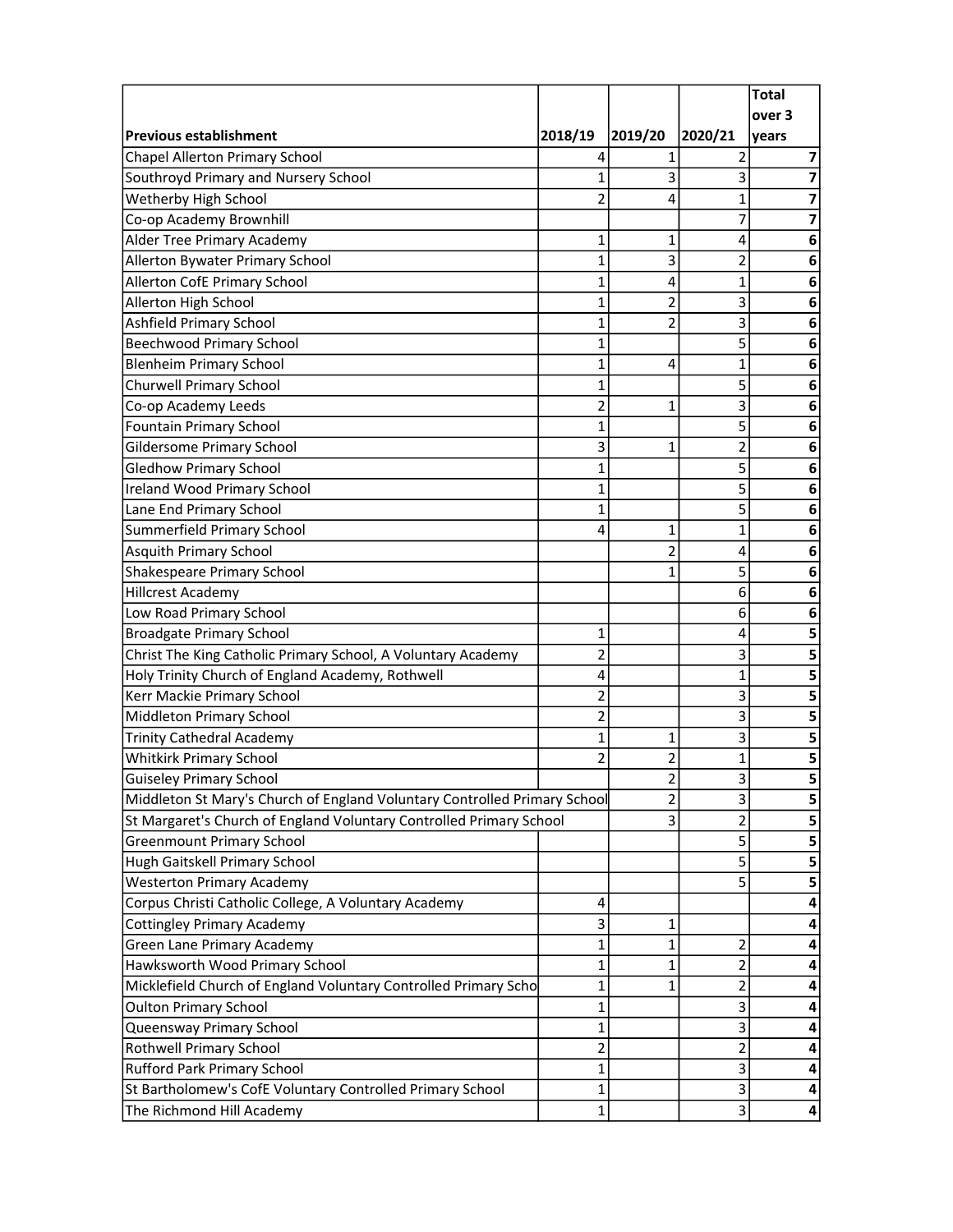|                                                                    |                |                |              | <b>Total</b>            |
|--------------------------------------------------------------------|----------------|----------------|--------------|-------------------------|
|                                                                    |                |                |              | over 3                  |
| Previous establishment                                             | 2018/19        | 2019/20        | 2020/21      | years                   |
| <b>Cross Gates Primary School</b>                                  |                | 1              | 3            | 4                       |
| Dixons Trinity Chapeltown                                          |                | 1              | 3            | 4                       |
| Five Lanes Primary School                                          |                | 1              | 3            |                         |
| Holy Family Catholic Primary School                                |                | 1              | 3            | 4                       |
| Calverley Church of England Voluntary Aided Primary School         |                |                | 4            | 4                       |
| Kippax Ash Tree Primary School                                     |                |                | 4            | 4                       |
| <b>Swarcliffe Primary School</b>                                   |                |                | 4            | 4                       |
| Whingate Primary School                                            |                |                | 4            | 4                       |
| Bracken Edge Primary School                                        | 1              | 2              |              | З                       |
| <b>Bramley Park Academy</b>                                        | 2              | $\mathbf{1}$   |              | 3                       |
| <b>Castleton Primary School</b>                                    | 2              |                | 1            | 3                       |
| Kirkstall Valley Primary School                                    | $\overline{2}$ | 1              |              | 3                       |
| Manor Wood Primary School Formally Carr Manor Primary Schoo        | $\mathbf{1}$   |                | 2            | 3                       |
| <b>Methley Primary School</b>                                      | 2              |                | 1            | 3                       |
| Morley Victoria Primary School                                     | $\overline{2}$ |                | 1            | 3                       |
| Primley Wood Primary School                                        | $\overline{2}$ |                | 1            | 3                       |
| St James' Church of England Voluntary Controlled Primary School    | $\mathbf{1}$   |                | 2            | 3                       |
| <b>Swinnow Primary School</b>                                      | 2              |                | 1            | 3                       |
| Victoria Primary Academy                                           | $\mathbf{1}$   |                | 2            | 3                       |
| <b>Westwood Primary School</b>                                     | $\mathbf{1}$   | 1              | 1            | 3                       |
| Whinmoor St Paul's Church of England Primary School                | $\overline{1}$ | $\overline{2}$ |              | 3                       |
| <b>Beechtree Steiner Initiative</b>                                |                | 1              | 2            | 3                       |
| Calverley Parkside Primary School                                  |                | 2              | 1            | 3                       |
| <b>Clapgate Primary School</b>                                     |                | 1              | 2            | 3                       |
| <b>Guiseley School</b>                                             |                | 3              |              | 3                       |
| Horsforth Newlaithes Primary School                                |                | 3              |              | 3                       |
| <b>Iveson Primary School</b>                                       |                | 1              | 2            | 3                       |
| Leeds Menorah School                                               |                | 3              |              | 3                       |
| Long Marston Church Of England Voluntary Controlled Primary School |                | 3              |              | 3                       |
| Mount St Mary's Catholic High School                               |                | 3              |              | 3                       |
| Sharp Lane Primary School                                          |                | $\overline{2}$ | 1            | 3                       |
| St. Mary's Menston, a Catholic Voluntary Academy                   |                | 2              | 1            | 3                       |
| White Laith Primary School                                         |                | 1              | 2            | 3                       |
| <b>Manston Primary School</b>                                      |                |                | 3            | 3                       |
| Pudsey Bolton Royd Primary School                                  |                |                | 3            | 3                       |
| <b>Quarry Mount Primary School</b>                                 |                |                | 3            | 3                       |
| Westroyd Primary School and Nursery                                |                |                | 3            | 3                       |
| Yeadon Westfield Junior School                                     |                |                | 3            | 3                       |
| All Saint's Richmond Hill Church of England Primary School         | 1              |                | $\mathbf{1}$ | $\mathbf{2}$            |
| Alwoodley Primary School                                           | 1              |                | 1            | 2                       |
| <b>Bradford LEA</b>                                                | 1              | 1              |              | $\mathbf{2}$            |
| Calderdale LEA                                                     | 2              |                |              | $\overline{\mathbf{2}}$ |
| East Garforth Primary Academy                                      | 1              |                | 1            | $\mathbf{2}$            |
| Ingram Road Primary School                                         | 2              |                |              | $\overline{\mathbf{2}}$ |
| Little London Community Primary School                             | 1              |                | 1            | $\mathbf{2}$            |
| Morley Newlands Academy                                            | $\overline{2}$ |                |              | $\overline{\mathbf{2}}$ |
| Otley the Whartons Primary School                                  | $\overline{2}$ |                |              | $\mathbf 2$             |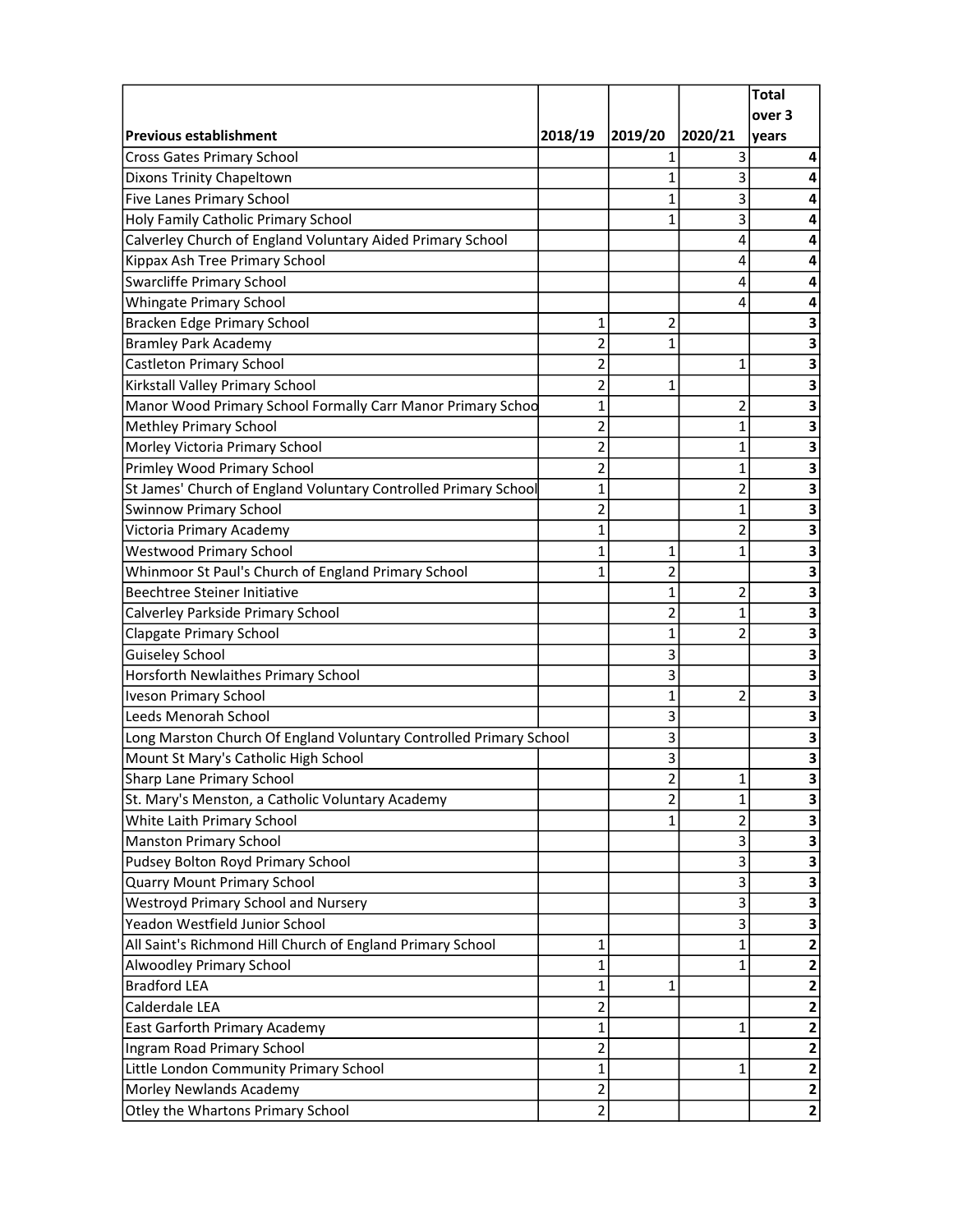|                                                           |                         |                |                | <b>Total</b>            |
|-----------------------------------------------------------|-------------------------|----------------|----------------|-------------------------|
|                                                           |                         |                |                | over 3                  |
| <b>Previous establishment</b>                             | 2018/19                 | 2019/20        | 2020/21        | years                   |
| Park View Primary Academy                                 | 1                       |                | 1              | 2                       |
| Pudsey Waterloo Primary                                   | 2                       |                |                | 2                       |
| St Benedict's Catholic Primary School                     | 1                       |                | 1              | 2                       |
| St Chad's Church of England Primary School                | 1                       |                | 1              | 2                       |
| St Francis Catholic Primary School, Morley                | 1                       | 1              |                | 2                       |
| <b>Strawberry Fields Primary School</b>                   | 1                       |                | 1              | 2                       |
| Surrey LEA                                                | 2                       |                |                | 2                       |
| Templenewsam Halton Primary School                        | $\overline{\mathbf{c}}$ |                |                | 2                       |
| The Elland Academy                                        | 1                       |                | 1              | 2                       |
| The Grammar School At Leeds                               | 2                       |                |                | 2                       |
| West End Primary School                                   | 1                       |                | 1              | 2                       |
| West Specialist Inclusive Learning Centre                 | 2                       |                |                | 2                       |
| <b>Whitecote Primary School</b>                           | 1                       | 1              |                | 2                       |
| Woodhouse Grove School                                    | 1                       | 1              |                | 2                       |
| <b>Bardsey Primary School</b>                             |                         | 2              |                | 2                       |
| Beechtree Headingley Kindergarten                         |                         | $\overline{2}$ |                | 2                       |
| Beeston Hill St Luke's Church of England Primary School   |                         | 1              | 1              | $\overline{\mathbf{2}}$ |
| Gateways School                                           |                         | 2              |                | $\overline{\mathbf{2}}$ |
| Hill Top Primary Academy                                  |                         | 1              | 1              | $\overline{\mathbf{2}}$ |
| North West Specialist Inclusive Learning Centre           |                         | $\overline{c}$ |                | 2                       |
| Not in a setting (Early Years only)                       |                         | 1              | 1              | 2                       |
| <b>Other Overseas Schools</b>                             |                         | 1              | 1              | 2                       |
| Queen Ethelburgas College                                 |                         | 1              | 1              | 2                       |
| Robin Hood Primary School                                 |                         | 1              | 1              | $\overline{\mathbf{2}}$ |
| Salford LEA                                               |                         | 2              |                | 2                       |
| Scholes (Elmet) Primary School                            |                         | 1              | 1              | $\mathbf{2}$            |
| <b>Bankside Primary School</b>                            |                         |                | 2              | 2                       |
| Co-op Academy Beckfield                                   |                         |                | $\overline{2}$ | 2                       |
| Co-op Academy Nightingale                                 |                         |                | $\overline{2}$ | $\overline{\mathbf{2}}$ |
| <b>Greenhill Primary School</b>                           |                         |                | 2              | 2                       |
| Grimes Dyke Primary School                                |                         |                | $\mathfrak{p}$ | 2                       |
| Highfield Primary School                                  |                         |                | 2              | $\mathbf{2}$            |
| Leeds City Academy                                        |                         |                | 2              | $\mathbf{2}$            |
| Meadowfield Primary School                                |                         |                | $\mathbf{2}$   | 2                       |
| North Yorkshire LEA                                       |                         |                | $\mathbf 2$    | $\overline{\mathbf{2}}$ |
| Otley All Saints CofE Primary School                      |                         |                | 2              | $\mathbf{2}$            |
| Sacred Heart Catholic Primary School, a Voluntary Academy |                         |                | $\overline{c}$ | $\mathbf{2}$            |
| <b>Spring Bank Primary School</b>                         |                         |                | $\overline{2}$ | $\mathbf{2}$            |
| St John Fisher Catholic High School                       |                         |                | $\mathbf{2}$   | 2                       |
| St Joseph's Catholic Primary School, Wetherby             |                         |                | $\mathbf{2}$   | 2                       |
| <b>Stanningley Primary School</b>                         |                         |                | $\overline{2}$ | $\mathbf{2}$            |
| Valley View Community Primary School                      |                         |                | 2              | $\mathbf{2}$            |
| <b>Bradford Girl's Grammar School</b>                     | 1                       |                |                | 1                       |
| Corpus Christi Catholic Primary School                    | 1                       |                |                | 1                       |
| East Ardsley Primary Academy                              | 1                       |                |                | 1                       |
| <b>Farsley Farfield Primary School</b>                    | 1                       |                |                | 1                       |
| <b>Greenside Primary School</b>                           | 1                       |                |                | $\mathbf{1}$            |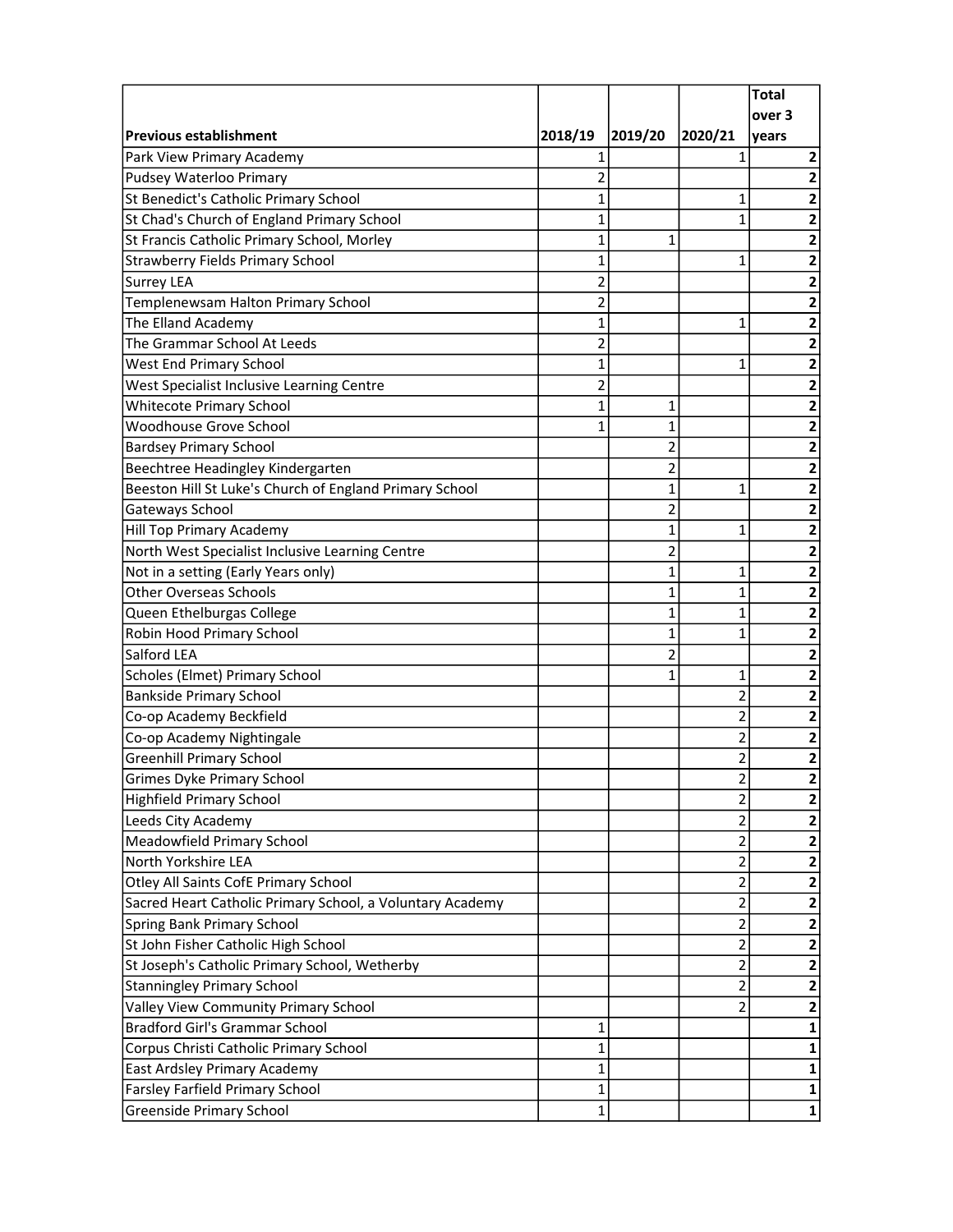|                                                                        |              |              |              | <b>Total</b> |
|------------------------------------------------------------------------|--------------|--------------|--------------|--------------|
|                                                                        |              |              |              | over 3       |
| <b>Previous establishment</b>                                          | 2018/19      | 2019/20      | 2020/21      | years        |
| Horsforth Featherbank Primary School                                   | 1            |              |              | 1            |
| Kippax Greenfield Primary School                                       | $\mathbf{1}$ |              |              | 1            |
| Lady Elizabeth Hastings CofE Primary School                            | 1            |              |              | 1            |
| Manston St James Primary Academy                                       | 1            |              |              | 1            |
| New Horizon Community School                                           | 1            |              |              | 1            |
| <b>Outwood Grange Academy</b>                                          | $\mathbf{1}$ |              |              | 1            |
| Pool-in-Wharfedale Church of England Voluntary Controlled Prim         | 1            |              |              | 1            |
| Primrose Lane Primary School                                           | 1            |              |              | 1            |
| Rossett School                                                         | 1            |              |              | 1            |
| Seven Hills Primary School                                             | 1            |              |              | 1            |
| Shire Oak VC Primary School                                            | 1            |              |              | 1            |
| St Mary's Catholic Primary School, Horsforth                           | 1            |              |              | 1            |
| St Peter's Church of England Primary School, Leeds                     | 1            |              |              | 1            |
| St Thomas A Becket Catholic Comprehensive School                       | 1            |              |              | 1            |
| <b>Tadcaster Grammar School</b>                                        | $\mathbf{1}$ |              |              | 1            |
| The Stephen Longfellow Academy                                         | 1            |              |              | 1            |
| Withernsea High School Specialising In Humanities                      | 1            |              |              | 1            |
| Withernsea Primary School                                              | 1            |              |              | 1            |
| <b>Adel Primary School</b>                                             |              | 1            |              | 1            |
| Armley Park Primary School                                             |              | 1            |              | 1            |
| Askwith Community Primary School                                       |              | 1            |              | 1            |
| <b>Birstall Primary Academy</b>                                        |              | 1            |              | 1            |
| <b>Brodetsky Primary School</b>                                        |              | 1            |              | 1            |
| <b>Cobden Primary School</b>                                           |              | $\mathbf{1}$ |              | 1            |
| <b>Girlington Primary School</b>                                       |              | 1            |              | 1            |
| Hunslet Carr Primary School                                            |              | 1            |              | 1            |
| Leeds Jewish Free School                                               |              | 1            |              | 1            |
| Little Owls @ Hunslet                                                  |              | 1            |              | 1            |
| Little Owls Armley (Chapel Lane)                                       |              | 1            |              | 1            |
| Pre school                                                             |              | 1            |              | 1            |
| Raynville Academy                                                      |              | $\mathbf{1}$ |              | 1            |
| <b>Richmond House School</b>                                           |              | 1            |              | 1            |
| Roundhay St John's Church of England Primary School                    |              | 1            |              | 1            |
| Seacroft Grange Primary School                                         |              | 1            |              | 1            |
| Sefton LEA                                                             |              | 1            |              | 1            |
|                                                                        |              | 1            |              |              |
| St Augustine's Catholic Primary School, A Voluntary Academy            |              | 1            |              | 1            |
| <b>Talbot Primary School</b>                                           |              | $\mathbf{1}$ |              | 1            |
| <b>University Technical College Leeds</b><br>Victoria Junior School    |              |              |              | 1            |
|                                                                        |              | 1            |              | 1            |
| Wakefield Girls' High School Junior School                             |              | 1            |              | 1            |
| <b>Wigton Moor Primary School</b>                                      |              | 1            |              | 1            |
| <b>Windmill Primary School</b>                                         |              | 1            |              | 1            |
| *Home Educated                                                         |              |              | 1            | 1            |
| Adel St John the Baptist Church of England Primary School              |              |              | 1            | 1            |
| Barwick-in-Elmet Church of England Voluntary Controlled Primary School |              |              | $\mathbf{1}$ | 1            |
| <b>Bramham Primary School</b>                                          |              |              | 1            | 1            |
| <b>Bramhope Primary School</b>                                         |              |              | 1            | $\mathbf{1}$ |